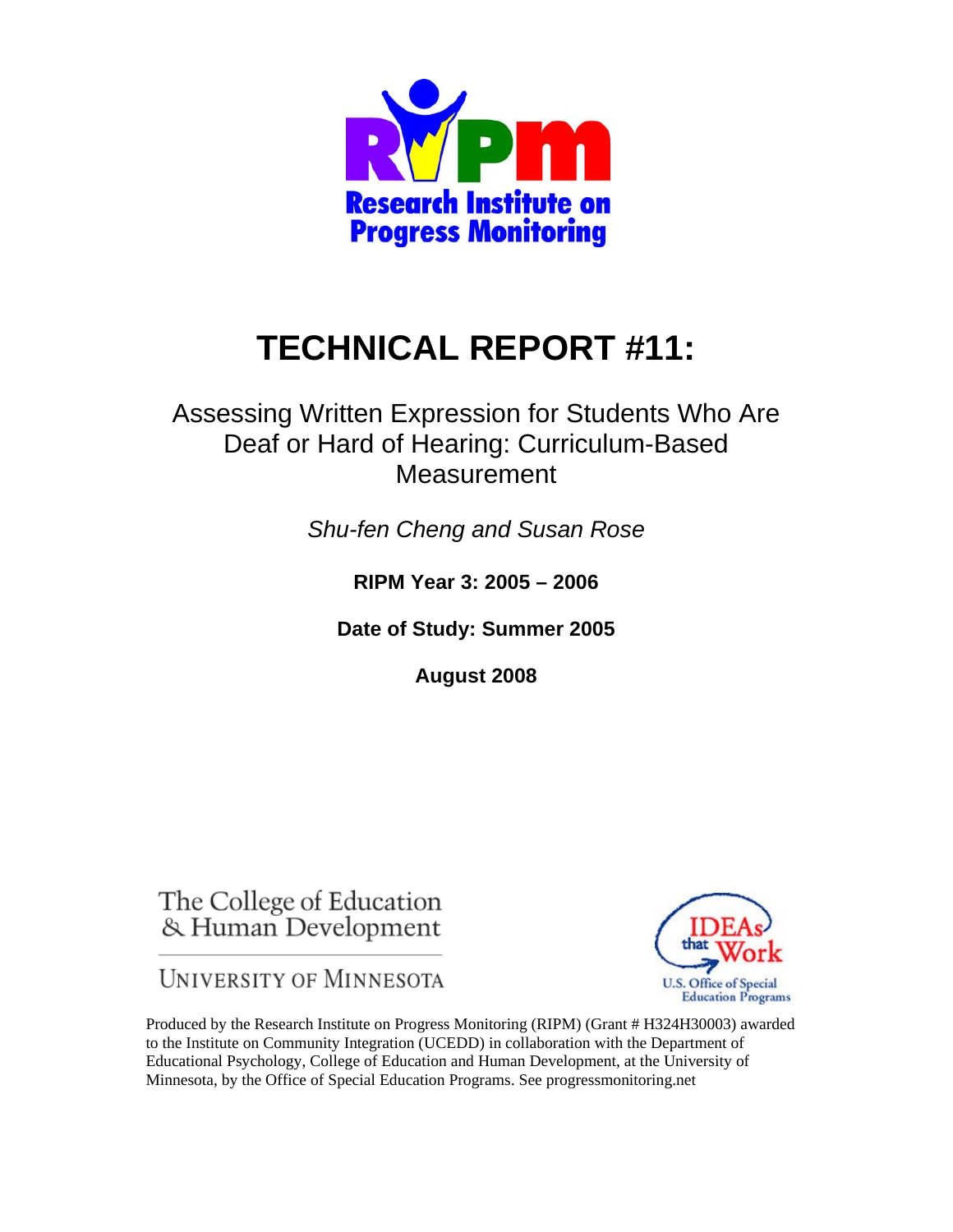#### Abstract

 The purpose of this study was to address the technical adequacy of progress monitoring scoring procedures of written expression for use with students with hearing loss. Twenty-two secondary-school deaf and hard of hearing students completed two story starter and two picture prompt written expression probes. Each writing sample was scored using seventeen different written expression scoring procedures. Technical characteristics for each of scoring procedures were examined in terms of alternate-form reliability and criterionrelated validity.

Results indicate that the most reliable and valid predictors of general writing proficiency for students with hearing loss were correct word sequences and correct minus incorrect word sequences. The findings from this study support the use of the CBM scoring procedures as reliable and valid tools for assessing written expression for secondary -level students with hearing loss.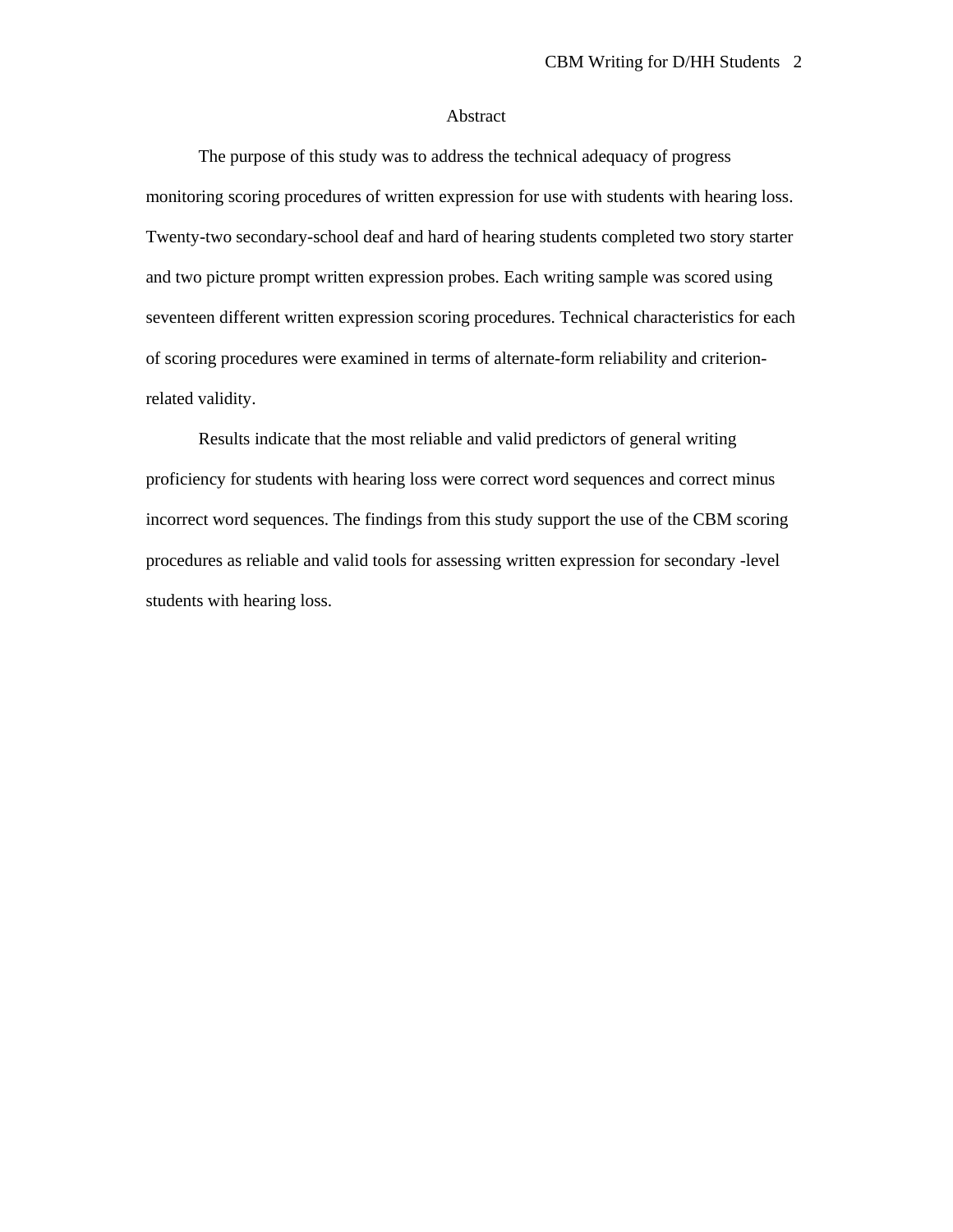Assessing Written Expression for Students Who Are Deaf Or Hard of Hearing:

## Curriculum-based Measurement

Individuals who are deaf or hard of hearing consider writing skills as a as a critical component in job-related communication and community participation (Costello, 1977); however, proficiency in writing has been regarded as an incredible challenge by students who are deaf or hard of hearing. The literature reveals that the majority of students who are deaf or hard of hearing fail to master the complex writing process of English. Research-based evidence shows that students who are deaf or hard of hearing, when compared with their hearing peers, generate fewer words, produce shorter and simpler sentences, show less complex grammar and descriptive words, use the same words repeatedly make significantly more mechanical errors, and have difficulty using function words and creating coherent texts (Ivimey & Lachterman, 1980; Marschark, Lang, & Albertini, 2002; Marschark, Mouradian, & Halas, 1994; Singleton, Morgan, DiGello, Wiles, & Rivers, 2004; Yoshinaga-Itano & Snyder, 1985; Yoshinaga-Itano, Snyder, & Mayberry, 1996a; Yoshinaga-Itano, Snyder, & Mayberry, 1996b). Researchers and educators have focused on improving the writing proficiency of students with hearing loss for more than a century. While some gains have been made, the written expression of students with hearing loss continues to be a challenge (Albertini & Schley, 2003; Paul, 2001; Rose, McAnally, & Quigley, 2004).

As a result of the Individuals with Disabilities Education Improvement Act (IDEA) and the No Child Left Behind Act (2001), programs serving children with disabilities are required to provide accountability for students' academic progress. The language in IDEA 2004 states that "All children with disabilities are included in all general state and district wide assessment programs . . . with appropriate accommodations and alternate assessments, where necessary and as indicated in their respective individualized education programs." (Section 1412(c)(16)(A)). This mandate places unique pressure on programs serving students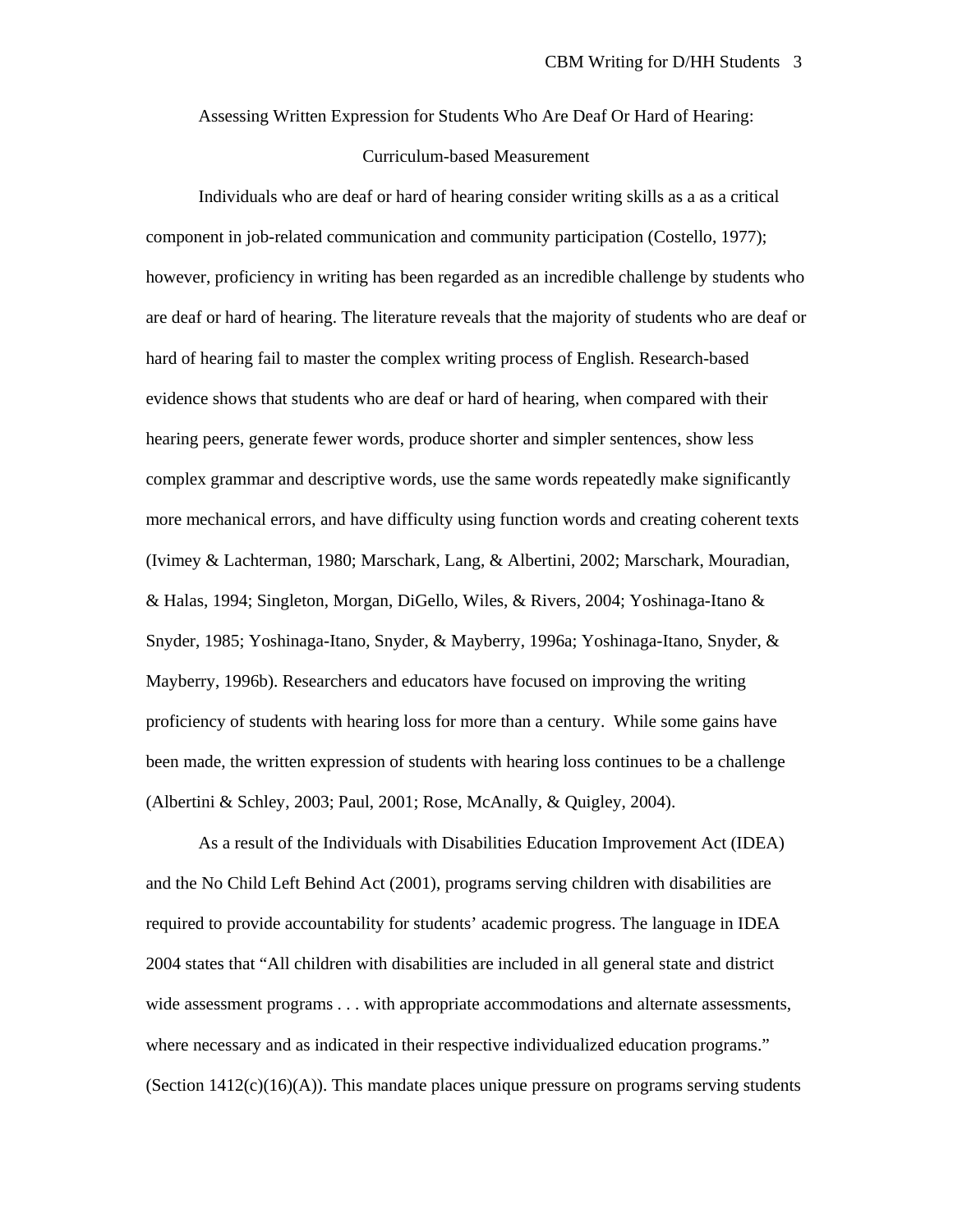who are deaf and hard of hearing. The challenge is in determining assessment procedures that can inform and guide instruction and that are technically robust, that is, reliable and valid, as well as efficient and practical.

Curriculum-Based Measurement (CBM) is a formative assessment process designed to monitor student progress in basic skill areas including reading, spelling, mathematics, and written expression (Deno, 1985). CBM was originally designed to provide special education teachers with an efficient and effective process to formatively evaluate the effects of their instruction on students' academic performance. Thus, curriculum based measures were designed to be general outcome indicators that are sensitive to students' growth over a short period of time (e.g. weekly, monthly). In order for these measures to be functional, Deno, Marston & Mirkin (1982) set standards that include strong technical adequacy, and procedures that were easy to use, required minimal training, easy to interpret, informative, time efficient and economical. An extensive history of research demonstrates that CBM, in the area of reading, written expression, and mathematics is a reliable and valid as a formative assessment process and can be used effectively to collect student performance frequently to support educational decisions (Deno, 1985; Deno, 2003; Deno & Fuchs, 1987; Deno, Fuchs, Marston, & Shin, 2001; Fuchs, Deno, & Mirkin, 1984; Fuchs, Fuchs, Hamlett, & Stecker, 1991; Marston, 1989; see www.progressmonitoring.net).

The majority of CBM studies have focused on reading and pre-reading skills, however, written expression using CBM procedures has received increased attention. While variety of writing measures have been investigated over the past 20 years, selected measures have been designated as meeting CBM standards (McMaster & Espin, 2007). CBM writing indicators include number of words written, words spelled correctly, correct word sequences, and correct minus incorrect word sequences (Deno, Marston, & Mirkin, 1982; Deno, Mirkin, & Marston, 1980; Espin, Scierka, Skare, & Halverson, 1999; Espin, Shin, Deno, Skare,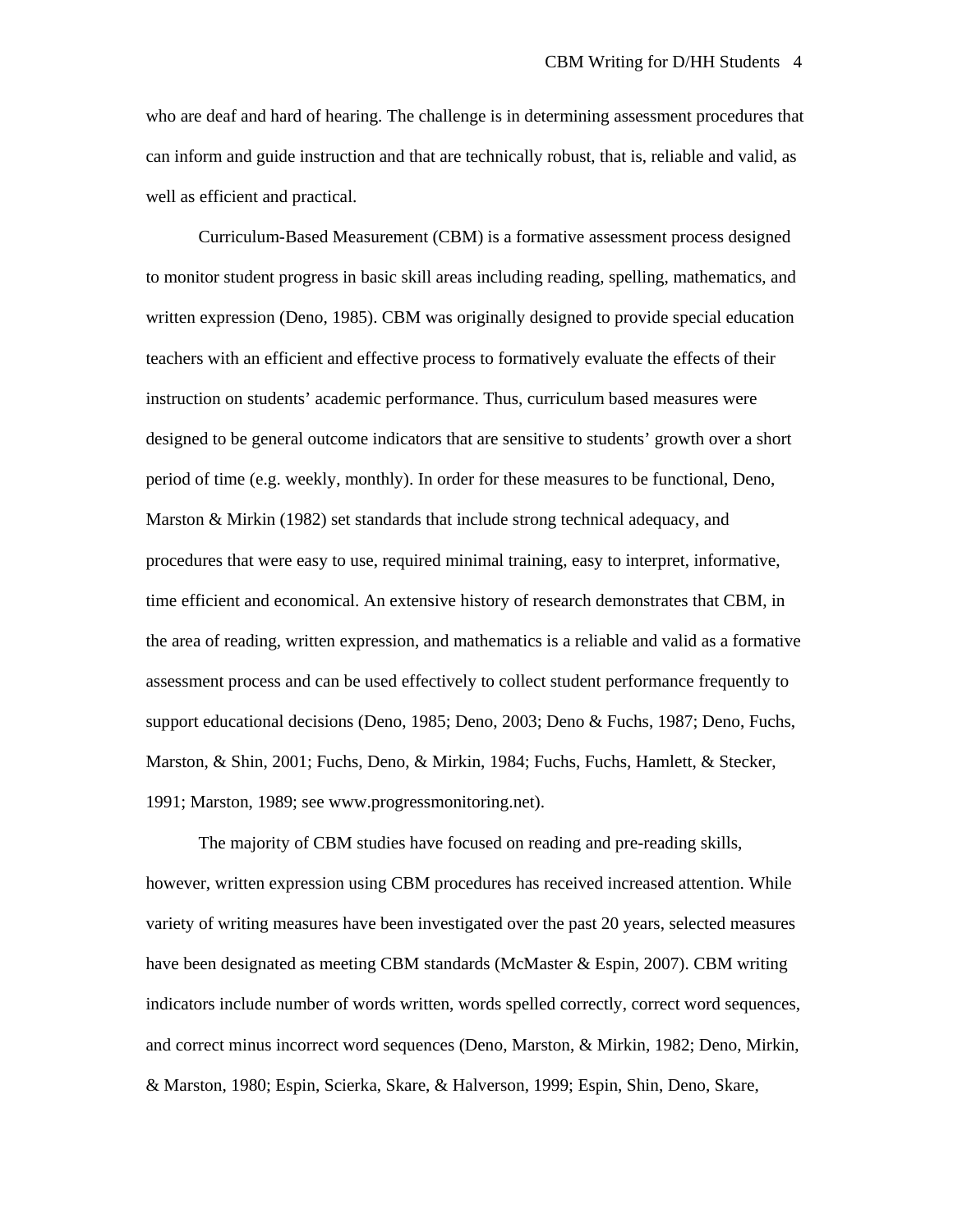Robinson, & Benner, 2000; Videen, Deno, & Marston, 1982). These scoring procedures have been demonstrated as reliable and valid as well as efficient and sensitive to students' academic progress for elementary, middle and secondary school students (Deno, et al., 1980; Deno, et al., 1982; Espin, et al., 1999; Espin, et al., 2000; Gansle, Noell, VanDerHeyden, Naquin, & Slider, 2002; Marston, 1982; Marston & Deno, 1981; Shinn, 1981; Tindal & Parker, 1989; Tindal & Parker, 1991; Videen, et al., 1982; Watkinson & Lee, 1992). More recently, CBM research has been extended to diverse groups, such as English Language Learners (Wiley, & Deno, 2005; Graves, Plasencia-Peinado, & Deno, 2005) and students with hearing loss at the elementary level (Chen, 2002).

Chen (2002) investigated the technical characteristics of CBM in written expression with elementary level students with hearing loss. Fifty-one third and fourth grade students who are deaf or hard of hearing participated in this study. All participants were asked to produce four 3-minute writing samples. The findings suggest that the number of total words written, words spelled correctly, words spelled incorrectly, different words used, correct word sequences, incorrect word sequences, and correct minus incorrect word sequences serve as technically robust measures in indexing third and fourth grade level students' growth in writing. Specifically, the number of words spelled correctly, the number of correct word sequences, and the total number of words written had relatively stronger correlations (*r* >.80) with criterion measures across two time points (i.e., winter and spring) compared with other writing variables.

Chen's study provides teachers of deaf or hard of hearing students with a promising formative approach to quickly and effectively evaluate the growth of written expression for students with hearing loss placed in third and fourth grade classes. However, we are not sure whether Chen's results would apply to high school level students with hearing loss. In addition, researchers using CBM have reported that the most robust scoring procedures (e.g.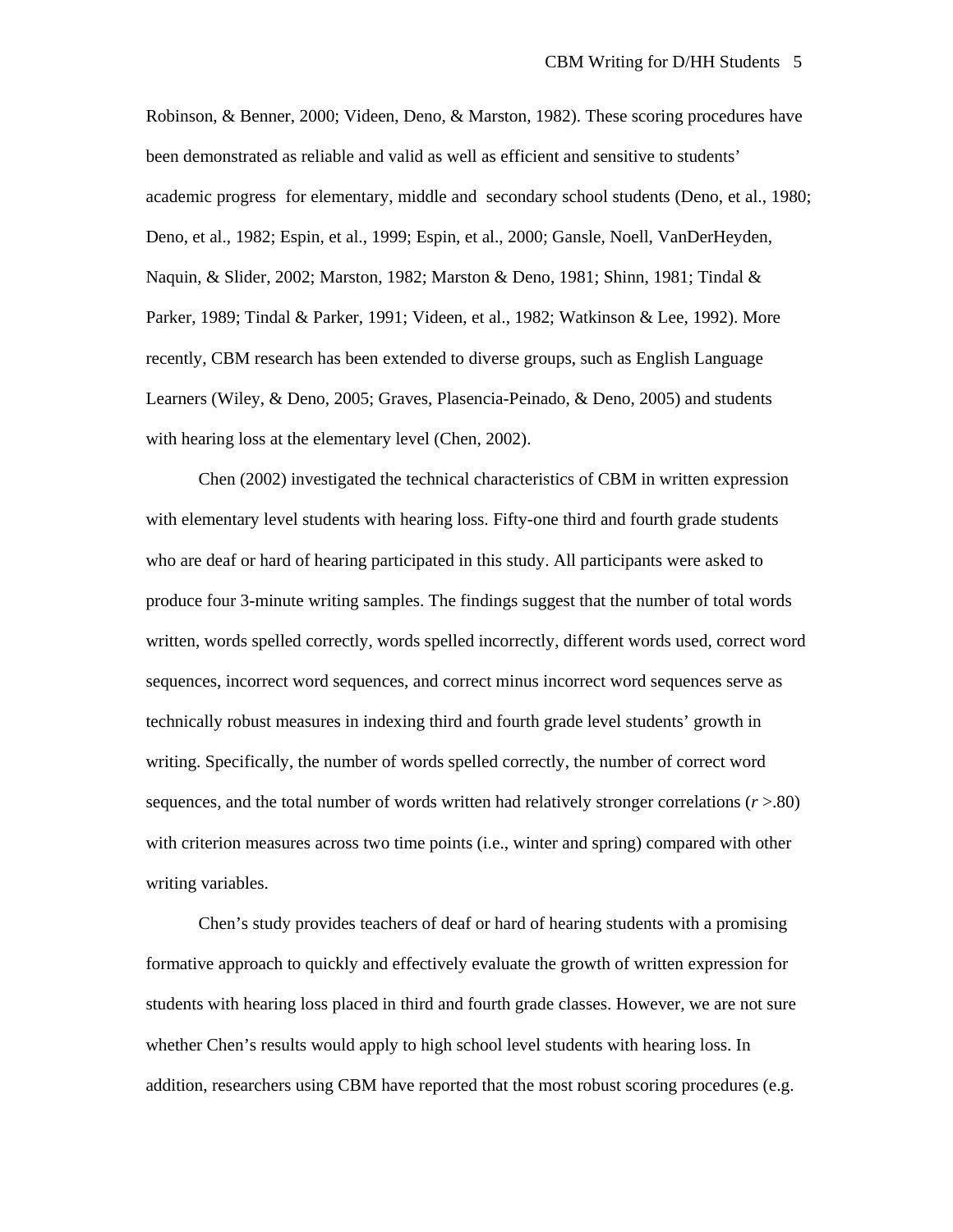total number of words written, total number of words spelled correctly) used at the elementary level to predict student performance must be reviewed for use at the secondary level. For example, Espin et. al. (1999, 2000) found that the technical characteristics of simple measures (e.g., total words written, words spelled correctly, three minute writing sample) did not prove to be technically adequate indicators of secondary students' written expression when compared with more complex measures (e.g., correct word sequences). This finding corroborates their hypothesis that as students get older, their writing becomes more complex. Similarly, we also hypothesize that the process of written expression would become more complex for secondary-school students who are deaf or hard of hearing, and the requirement of written expression for secondary-school students would no longer just focus on word spelling or conventions, but emphasize more advanced linguistic skills. We were interested in exploring the development of CBM written expression measures for high school level students with hearing loss. In addition to examining existing CBM indicators, we investigated the use of alternative indicators to specifically address the unique characteristics in written expression for students with hearing loss. These potential indicators involve variables considering semantic diversity of words and clauses (e.g. number of different words), syntax (e.g. number of subject-verb agreements), and the use of word knowledge (e.g., number of morphemes used correctly).

The purpose of this study was to examine the technical characteristics of various scoring procedures used to evaluate written expression of secondary- school students who are deaf or hard of hearing. Specifically, we examined the reliability and validity of 17 different written expression scoring procedures. Two research questions were addressed in this study:

1. What is the alternative-form reliability of various scoring procedures in written expression for secondary-school students who are deaf or hard of hearing?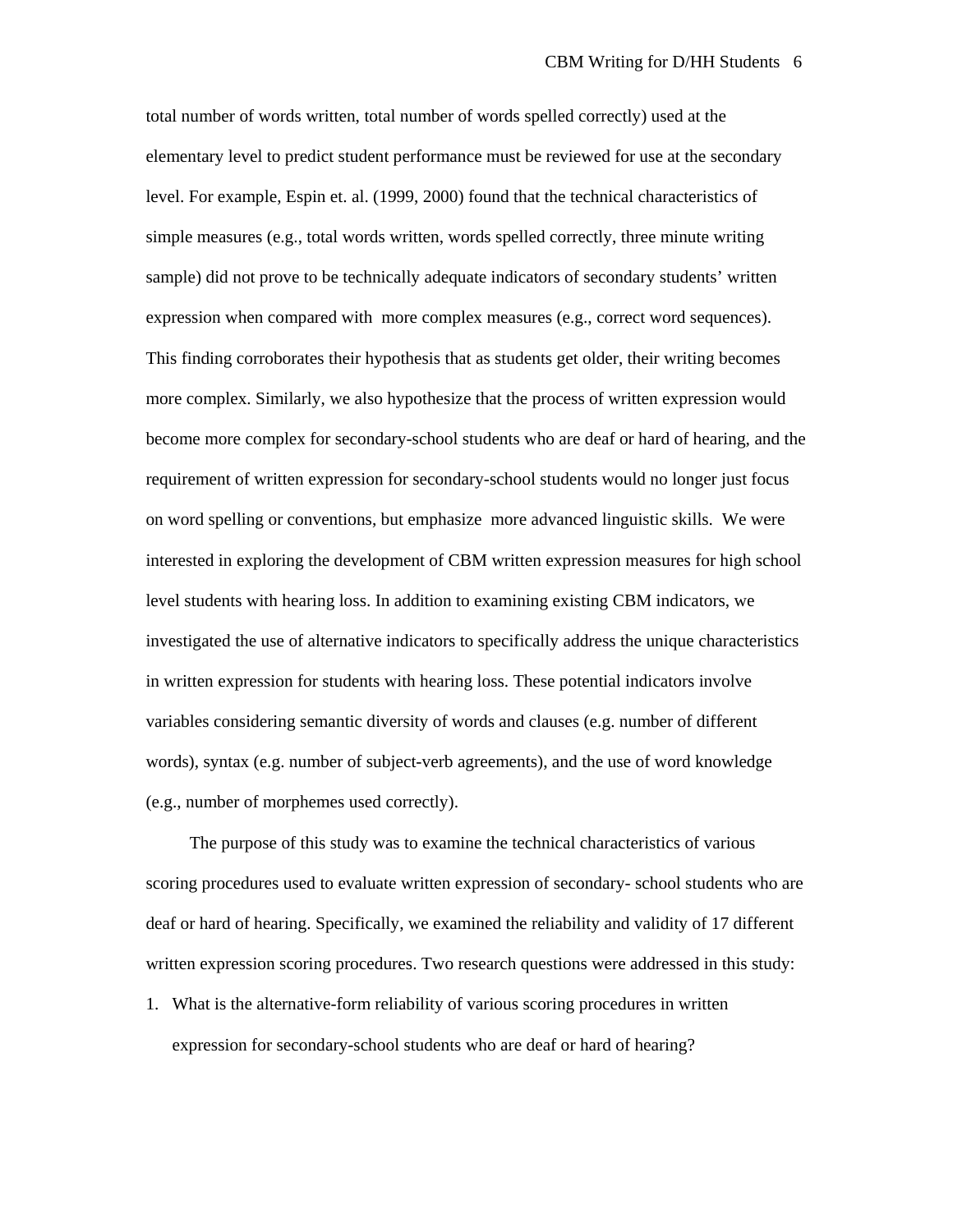2. What is the criterion-related validity of various scoring procedures in written expression for secondary-school students who are deaf or hard of hearing?

## Method

## *Participants*

Participants in the study were 22 students who are deaf or hard of hearing. All of the students were attending a special summer program that provided intensive instruction in the areas of reading, writing, and mathematics in preparation for the state basic skills tests. Students were residents of a Midwestern state and represented 18 different school districts. Twelve of the students attended specialized programs for deaf and hard of hearing students while the remaining 10 students participated in general education classroom instruction with support from teachers certified in deaf education and or speech-language pathologists. Students were identified in grade levels that ranged from  $7<sup>th</sup>$  through  $12<sup>th</sup>$ . Fourteen males and 8 females participated in this study, with a mean age of 15.59 years (range of 12 to 20 years). The majority of the students were classified as Caucasian  $(n = 18)$ . Two students were African American, and two students were Hispanic American. Fourteen of the students were identified on their IEPs as having severe to profound hearing loss, with 8 students as having moderate to severe hearing loss. Fifteen students were identified by their teachers as having additional disabilities, and the remaining students  $(n = 7)$  as having no additional disabilities. *Materials* 

 The written expression materials included four 3-minute writing tasks with each task using different prompts. The writing prompts used in this study were replicated from a study designed to investigate the reliability and validity of writing measures with hearing students (McMaster & Campbell, 2005). The writing prompts were carefully selected and intended to be free from cultural bias and appropriate for students with a wide range of age and skill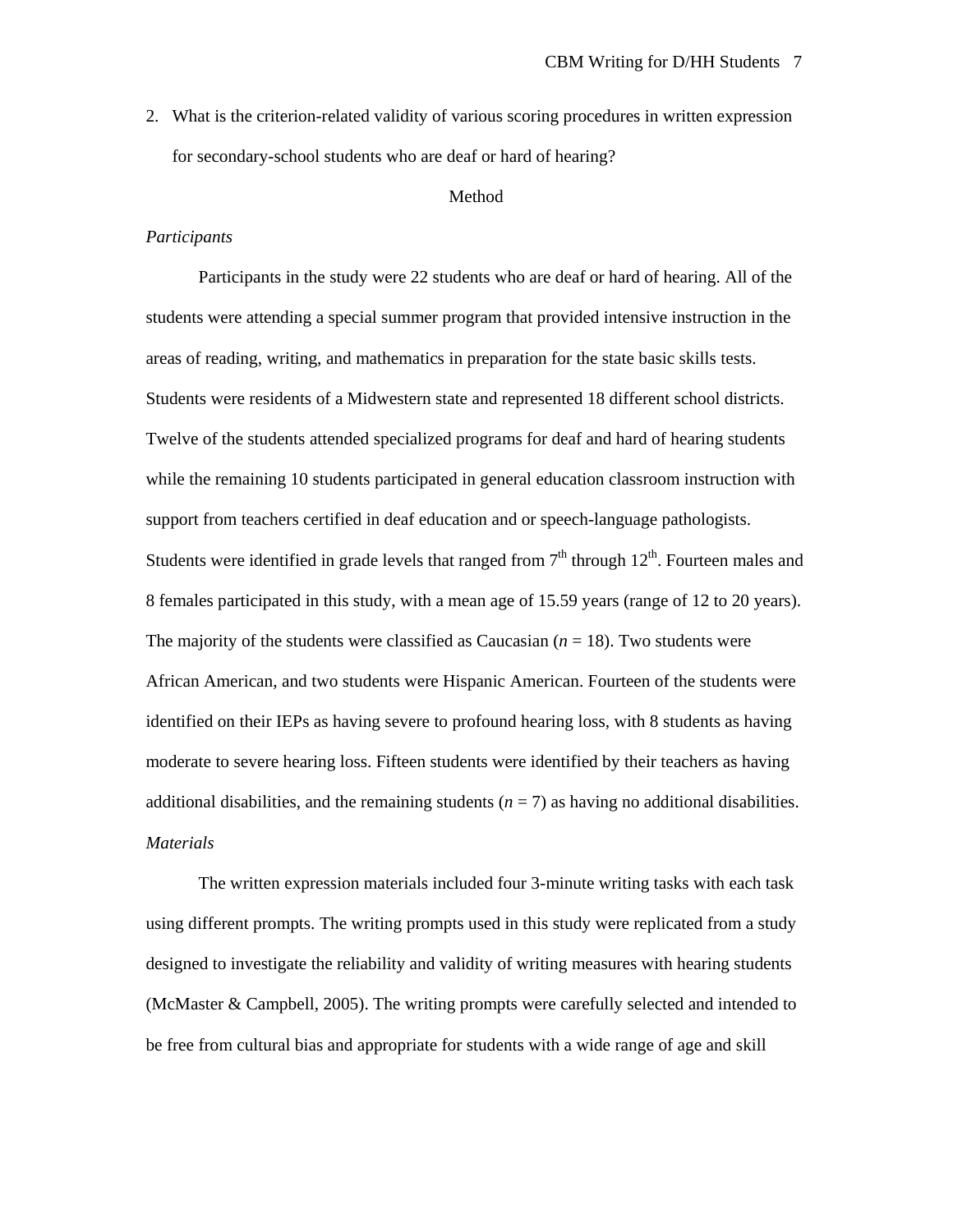levels, as well as English Language Learners (ELL), students with language and learning disabilities, and students who were deaf or hard of hearing.

*Narrative story starters.* The narrative prompts used to elicit a story, were "On my way home from school, a very exciting thing happened…." and "One day, we were playing outside the school and…." Each narrative story starter was printed at the top of a sheet of lined paper. Each student was provided with two sheets of lined paper for writing their stories.

*Picture prompts.* The picture prompts included (1) a picture of students playing ball outside of a school, and (2) a picture of students boarding a bus outside of a school. For the picture with students playing ball, the corresponding written prompt was "Write about a game that you would like to play", printed at the top of a sheet of paper, and followed by lines printed on the same sheet. For the picture with students boarding a bus, the corresponding written prompt was "Write about a trip you would like to take with the students in your class." The corresponding prompt was printed at the top of a sheet of lined paper.

*Scoring Procedures* 

 The writing samples produced by students with hearing loss were scored using the standard procedures of existing CBM and alternative scoring procedures. These procedures were selected based on previous research on CBM written expression (see McMaster & Espin, 2007). Additional scoring procedures were developed by the researchers based on a review of the literature focusing on language assessment and written expression of students who are deaf or hard of hearing (Albertini & Schley, 2003; Albertini, Bochner, Dowaliby & Henderson, 1996; White, 2007).

#### *Existing CBM scoring procedures:*

(A word is defined as any series of letters separated from another series of letters by a space.)

*Total words written (TWW)*. The number of words written in the sample.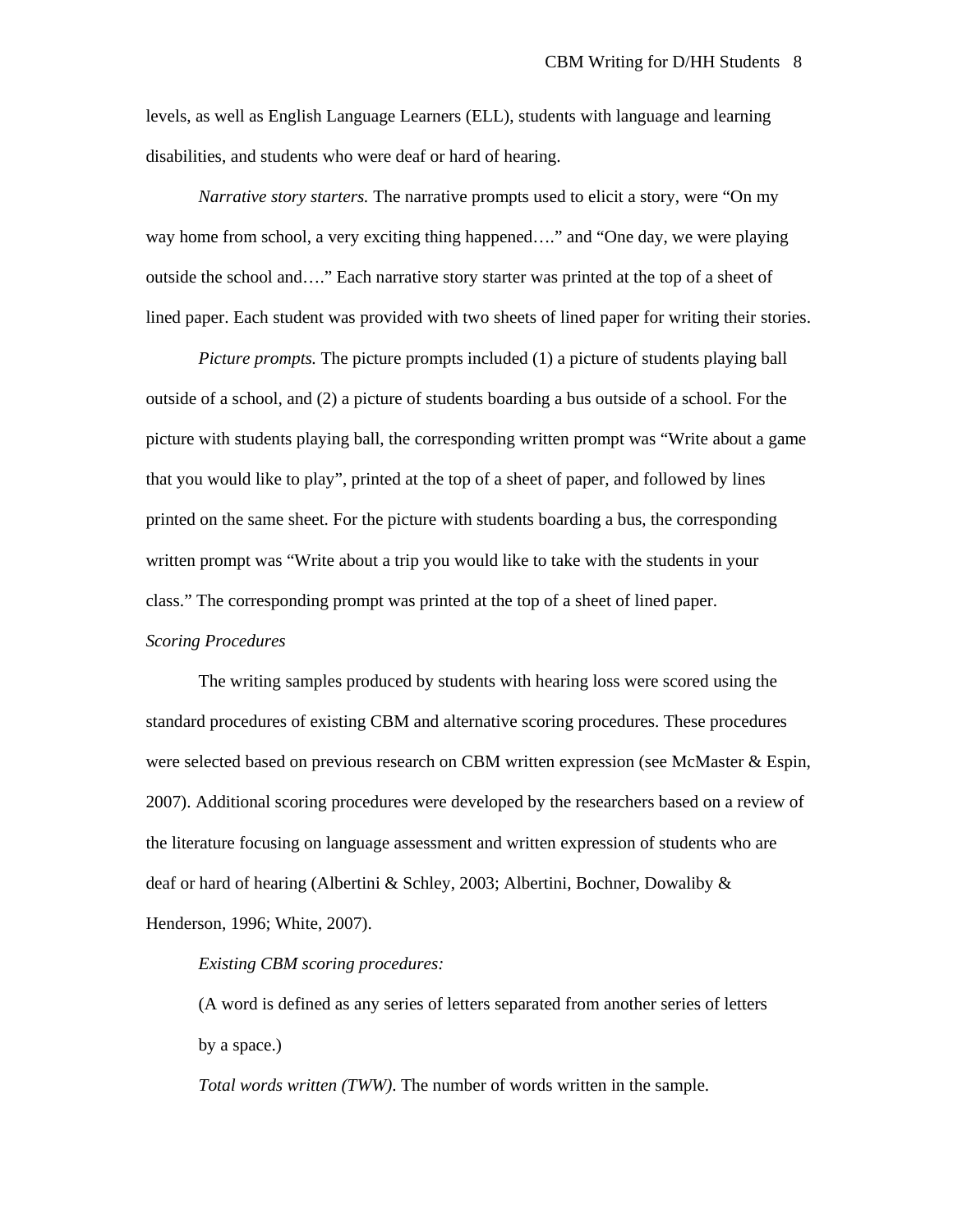*Words spelled correctly (WSC)*. The number of correctly spelled English words in the sample.

*Words spelled incorrectly (IWS)*. The number of incorrectly spelled English words in the sample.

*Correct word sequences (CWS)*. The number of two adjacent, correctly spelled words that are semantically and syntactically acceptable within the context of the sentence to a native English speaker.

*Incorrect word sequences (IWS)*. The number of two adjacent words that are not semantically or syntactically acceptable within the context of the sentence to a native English speaker.

*Correct minus incorrect word sequences (CMIWS)*. The result of subtracting the number of correct word sequences minus the number of incorrect word sequences.

*Alternative scoring procedures:* 

*Correct subject-verb agreements (C-SVA)*. The number of correct occurrences of subject-verb agreements in the sample (e.g. Singular subjects require singular form of verbs; plural subjects require plural form of verbs).

*Incorrect subject-verb agreements (I-SVA)*. The number of incorrect occurrences of subject-verb agreements in the sample.

*Total number of subject-verb agreements (T-SVA)*. The number of correct subject – verb agreements plus the number of incorrect subject-verb agreements written in the sample.

*Different words (DW)*. The number of different words written in the sample (e.g. .

*Type-token ratio (TTR)*. The number of different words divided by the total number of words written in the sample.

*Correct clauses (CC)*. The number of grammatically and semantically correct clauses including independent and dependent clauses in the sample. (A clause is a group of related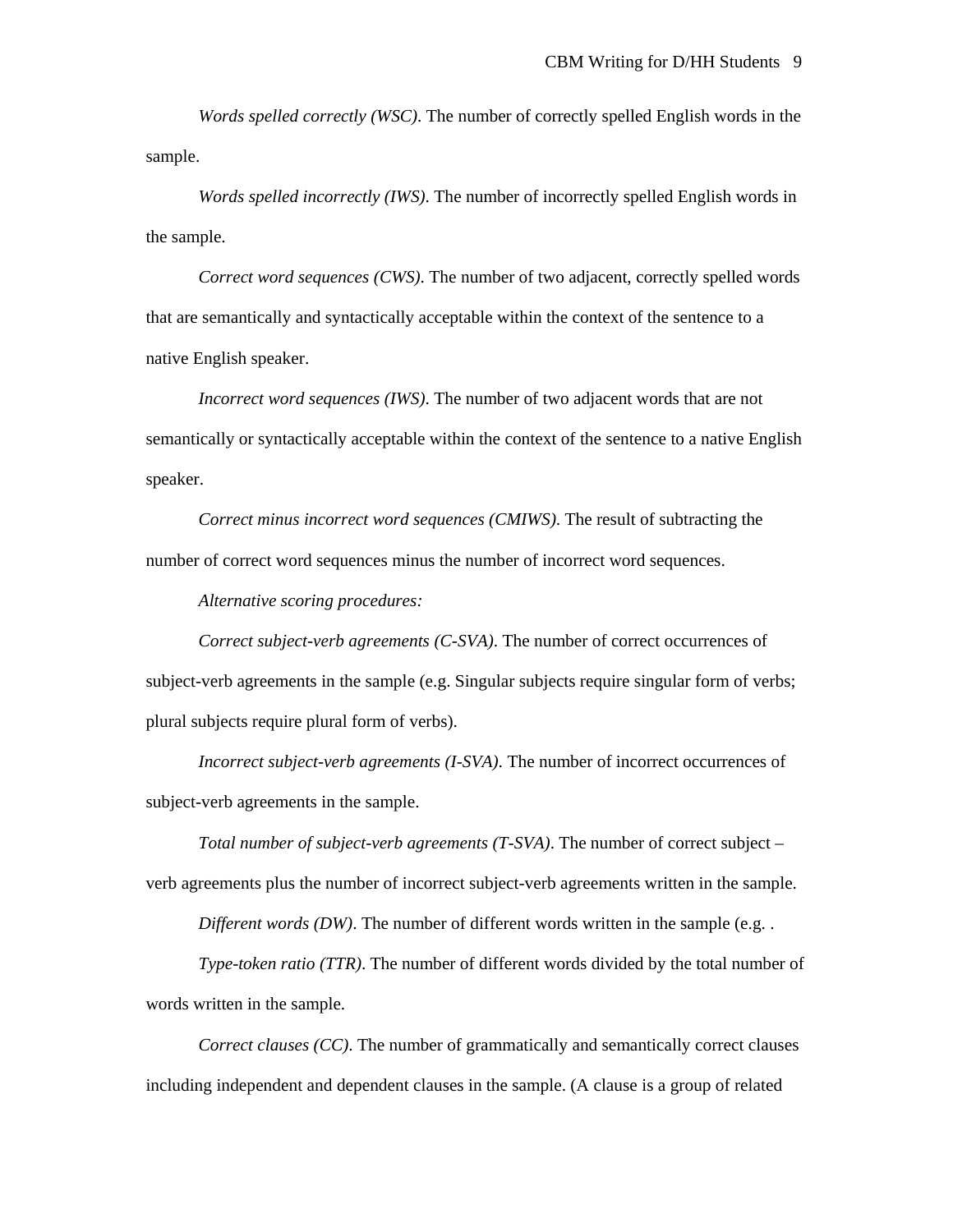words that has both a subject and a verb, usually forming part of a compound or complex sentence).

*Incorrect clauses (IC)*. The number of incorrect clauses in the sample, including independent and dependent clauses.

*Total number of clauses (TC).* The number of correct plus incorrect clauses in the sample.

*Correct morphemes (CM).* The number of morphemes used correctly within the context of the sample. (A morpheme is defined as the smallest unit of grammatical structure.)

 *Incorrect morphemes (IM)*. The number of morphemes used incorrectly within the context of the sample. .

*Total number of morphemes (TM)*. The number of correct morphemes plus the number of incorrect morphemes in the sample.

*Criterion Variables* 

*Teacher ratings of student writing proficiency*. The classroom teachers were asked to rate each student's writing skills on a 5- point Likert-type scale  $(1 = \text{less skilled}, 3 = \text{averaged})$ skilled,  $5 =$  more skilled) when compared to their peer group. The teachers were encouraged to use the full range of ratings to describe their students.

*Spontaneous Written Story of TOWL -3.* The *Test of Written Language- 3rd edition* (TOWL-3: Hammill & Larsen, 1996) is a comprehensive test for evaluating written language designed for students from 7 years to 17 years 11 months of age. It is divided into two formats: 1) spontaneous written language samples, and 2) contrived samples of written expression. In the spontaneous portion of the test, students are directed to look at a stimulus picture and develop a story about the picture. The writing sample is scored based on English language conventions, language use, and story construction. In the contrived subtests,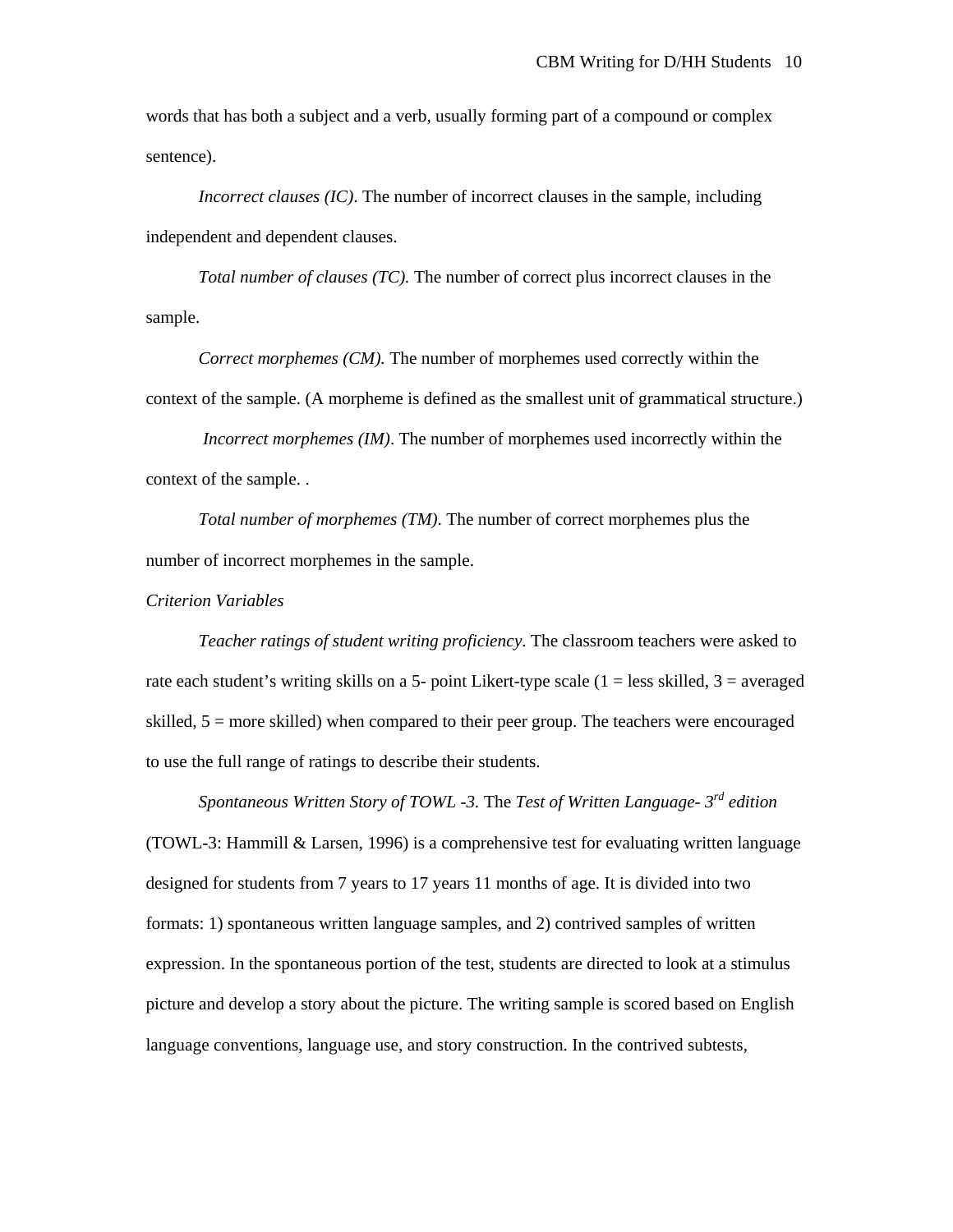students are required to either develop sentences based on target words or concepts, or correct sentences that contain semantic errors.

 For the purpose of this study, only the spontaneous written story subtest from Form B was used. The directions for administration provided in the administration manual were signed and spoken. Students had 15 minutes to write a story in response to a black and white stimulus picture with a futuristic scene of space ships, astronauts, outer space, and so on. *Procedures* 

*Probe administration*. All written expression samples, including the TOWL-3 and the 4 three -minute picture/story starter probe samples were administered over a period of one week during the summer school session. The classroom teachers administered the assessments following specified procedures. Each day the students were asked to complete one of the five writing tasks. Teachers adapted the planned administration schedule to meet the demands of other activities (e.g. a field trip, class schedule changes). The order of administration was counterbalanced across classes and sessions.

Each teacher was provided with a writing packet accompanied by the directions for the day and asked to complete the activity with the students and return the written language samples to the school office by the end of the day. The classroom teachers read the directions orally and signed the directions to the students. The students were given one minute to think about what they wanted to write and then prompted to begin writing. The students were given three minutes to write each of the four picture/ story starter writing probes and 15 minutes to write in response to the TOWL-3 picture probe.

*Scorer training*. The primary investigator designed a training protocol and rubric for each method of scoring and met individually with the scorers in two-hour training sessions. Training included a description of the scoring tasks, demonstration, and practice with the scoring procedures. In each session, the researcher reviewed the rules for scoring with the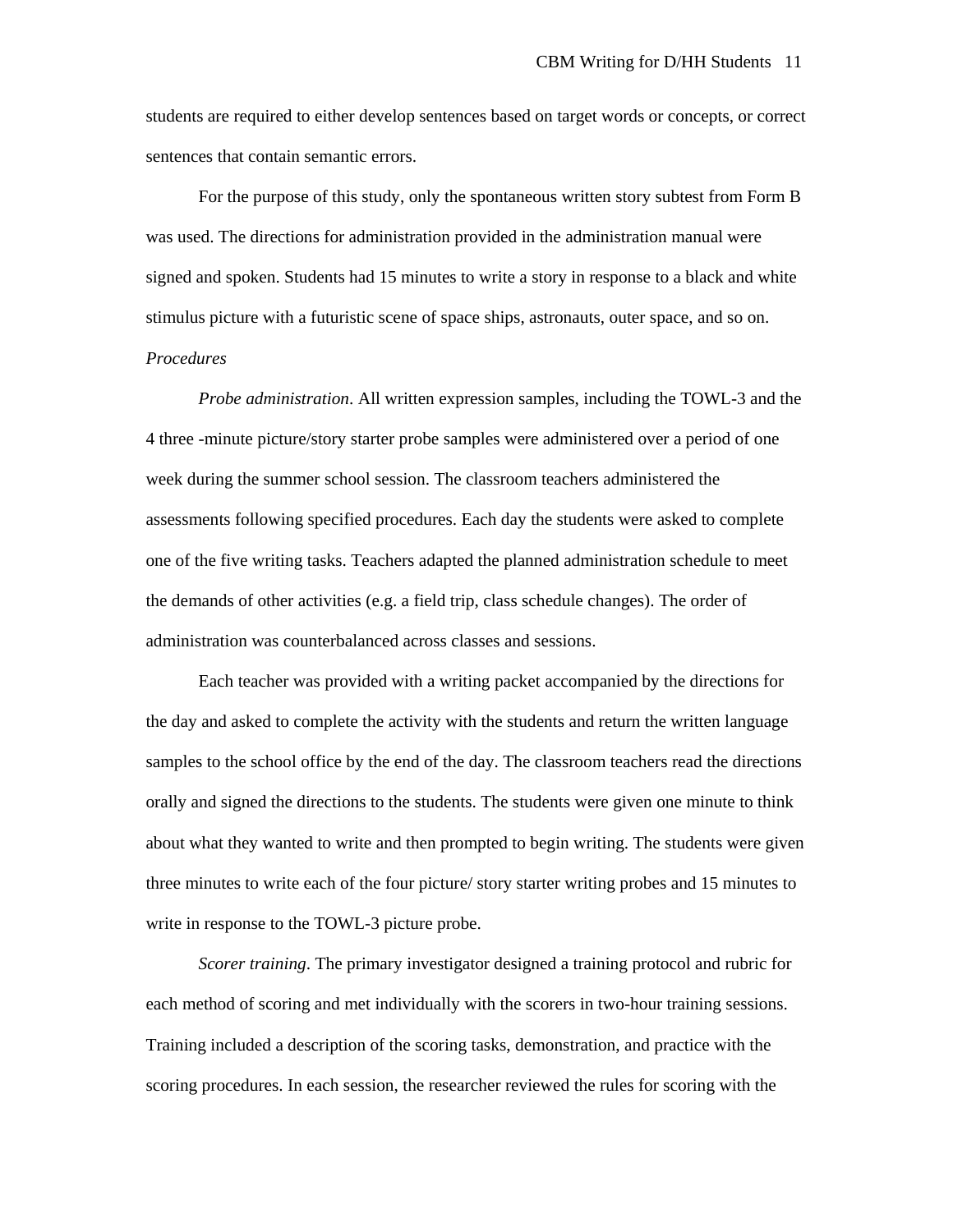scorers, and practiced using a writing sample. Then, each scorer practiced using a second sample with the researcher's guided assistance. Each scorer then scored 5 writing samples independently. The researcher then compared each set of raters' scores with her own scores, and calculated the inter-rater agreement for the scoring procedures. Any scorer whose scores had less than 90% agreement was asked to meet with the researcher for further training. Once 90% agreement was attained, the scorers were given a set of writing samples to score.

The TOWL-3 writing samples were scored by a different set of trained scorers familiar with TOWL-3 scoring procedures. Inter-rater agreements for the TOWL-3 were calculated by dividing the lower score by the higher score and multiplying by 100. Inter-rater agreement of TOWL-3 averaged 82.2% and ranged from 45% to 96.8%. Inter-rater agreements below 9 were scored by a third trained scorer. Scores resulting from the highest inter-rater agreements were used in the final analysis.

## *Data Analyses*

 The primary research questions addressed the alternative-form (picture versus story starter prompt) reliability and criterion-related validity of scoring procedures. To investigate the alternate-form reliability for each scoring procedure, bivariate Pearson product-moment correlation coefficients were computed between the scores obtained from the two story starter samples or two picture prompt samples. To address whether the alternate-form reliability coefficients differed between the different writing prompts, the correlations were compared after transforming the correlation coefficients to Fisher's *r'* statistic (Fisher, 1921). After the transformation, the *z* test statistic was used to compare each statistically significant correlation.

To examine the criterion-related validity evidence, Pearson product-moment correlation coefficients were calculated to determine the relationship between the mean scores derived from the probes administered to students and the TOWL-3 raw scores.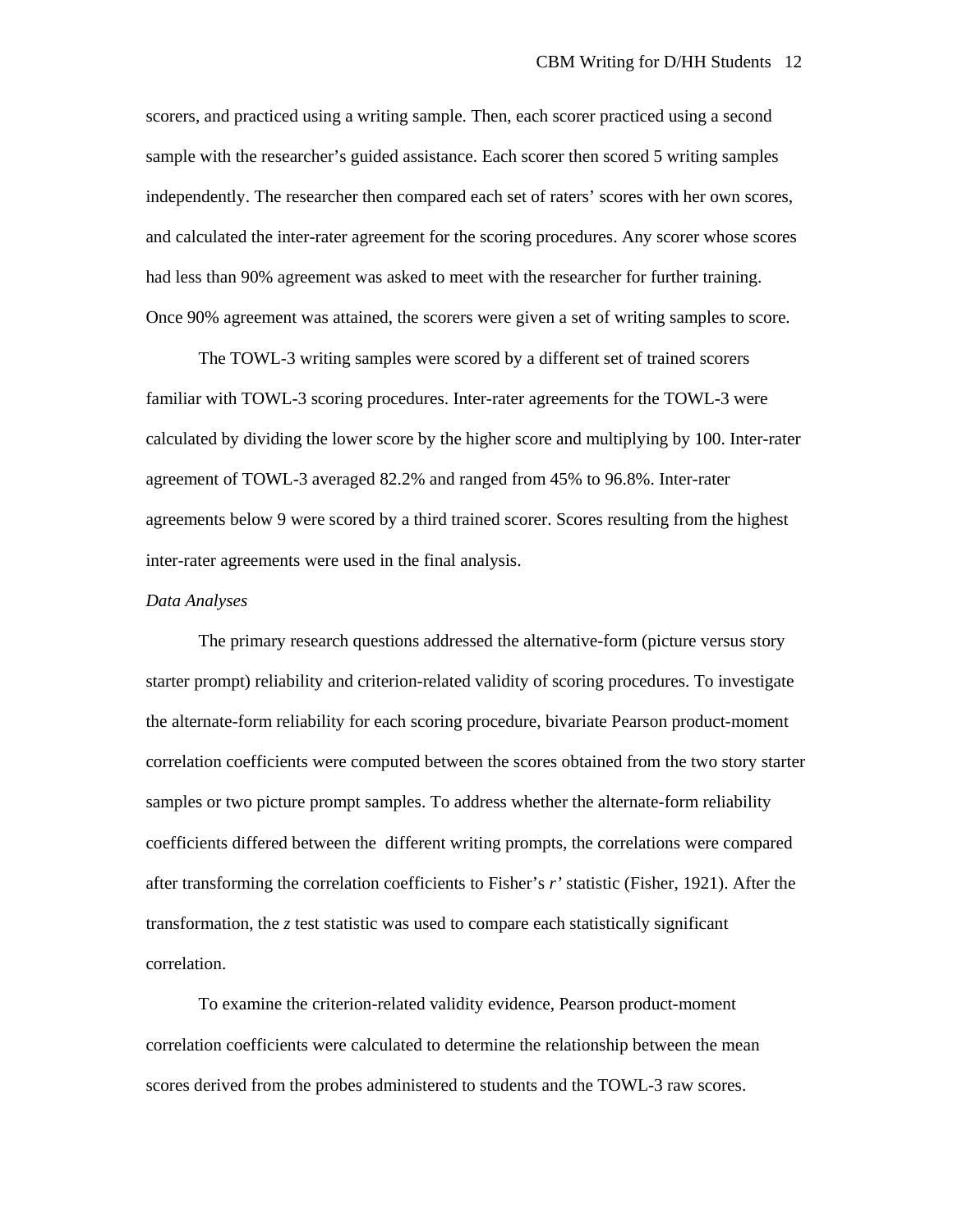Spearman rank-order correlation coefficients were computed to examine the relationship between the mean scores from each probe and teacher ratings. To determine whether significant validity differences existed between the correlations by types of writing prompts, the correlation coefficients were transformed using Fisher's *r*' statistic (Fisher, 1921).

# Results

# *Inter-rater Agreement*

To examine the inter-rater agreement of the CBM scoring procedures in written expression, 30% of the packets were randomly selected from the total sample and scored by 6 different raters and the researchers. Inter-rater agreement was calculated by dividing agreements by agreements plus disagreements and multiplying by 100.

Agreements for each scoring procedure across all probes are included in Table 1. The inter-rater agreements ranged from 68.8% to 100%. With the exception of two, all inter-rater and most of the scoring procedures were above 90% (i.e., 24 out of 34). The inter-rater agreements attaining 100% across writing prompts were: number of different words written (DW), number of correct subject-verb agreements (C-SVA), the total number of subject-verb agreements (T-SVA), and the total number of clauses (TC).

---------------------------------------

Insert Table 1 about here

---------------------------------------

*Descriptive Statistics* 

Means and standard deviations are reported for story starters and picture prompts by scoring procedures in Table 2. For the story starter probes, the deaf and hard of hearing students generally received higher scores in response to story starter 1 than to story starter 2 as measured by TWW, WSC, CWS, CMIWS, DW, C-SVA, CC, TC, CM, and TM. The pattern of picture prompts was similar to that of the story starters. Students scored higher in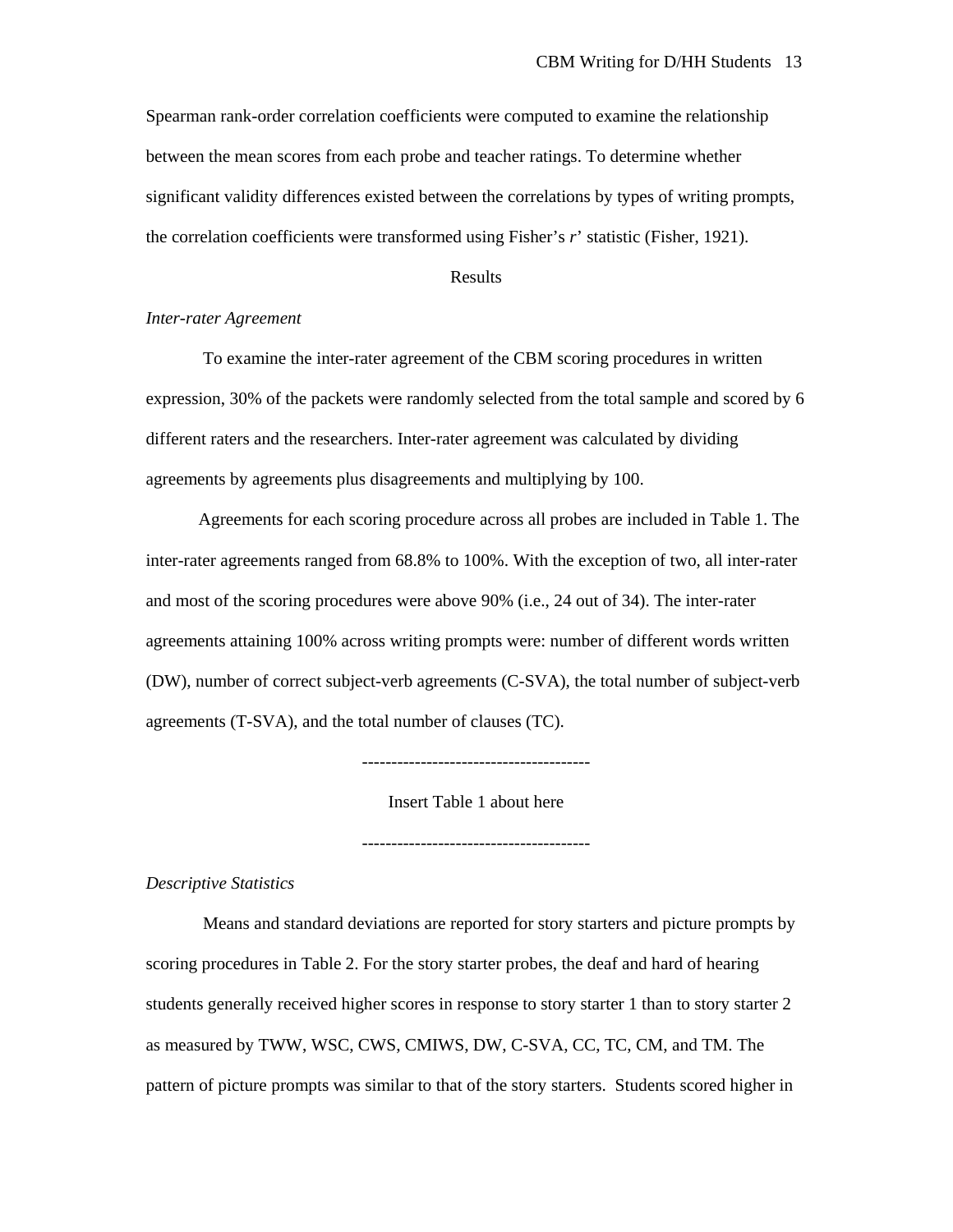response to picture prompt 1 than to picture prompt 2 as measured by TWW, WSC, CWS, IWS, CMIWS, DW, C-SVA, CM, and TM. Generally, students' scores were higher in response to the story starters than to the picture prompts as measured by TWW, WSC, CWS, IWS, C-SVA, T-SVA, CC, TC, CM, and TM.

---------------------------------------

Insert Table 2 about here

---------------------------------------

*Inter-rater Reliability* 

The measurement error associated with the scoring processes is of particular of interest in this study. In order to explore how clearly and unequivocally the scoring guidelines assist scorers in evaluating writing samples, intra-class correlations (ICC) were used to measure inter-rater reliability. Intra-class correlations may be conceptualized as the ratio of rating variance to total variance. A two-way random effects model was used to investigate inter-rater reliability in this study in that the scorers were conceived as a random selection from among all possible scorers, and target writing samples were chosen at random from a pool of writing samples. Two-way random effects can be defined as a random sample of *k* scorers selected from a large population, where each scorer rates each writing sample, that is, each scorer rates *n* target writing samples altogether (Shrout & Fleiss, 1979).

 Table 3 summarizes the intra-class correlation coefficients for each scoring procedure for students who are deaf or hard of hearing. With the exception of WSI, TWW, and IM, the scoring procedures produced intra-class correlations above .80, indicating that approximately 80% or higher observed variance is true variance for these scoring procedures. C-SVA, I-SVA, and T-SVA had the highest intra-class correlation coefficients across all four of the writing tasks.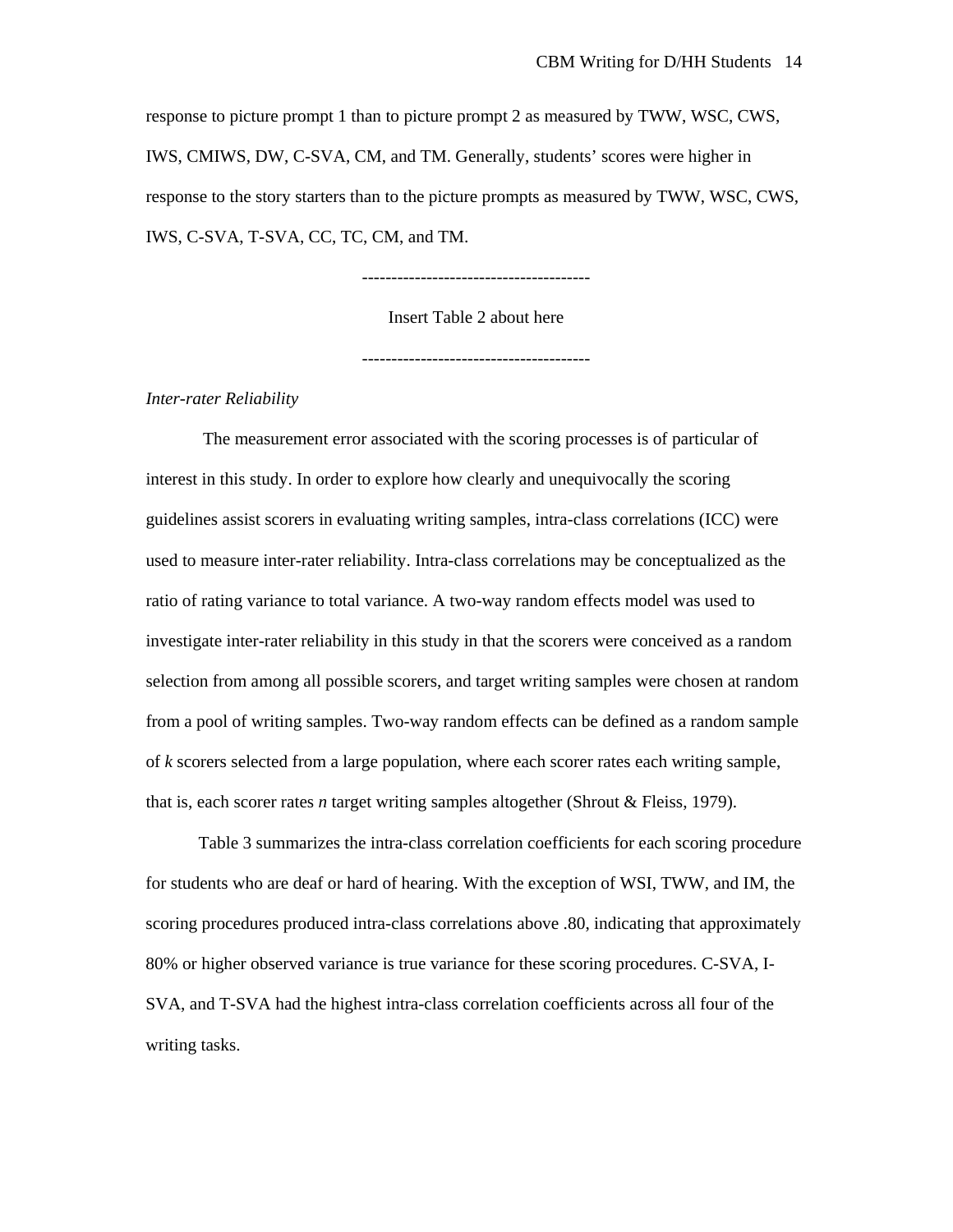---------------------------------------

Insert Table 3 about here

---------------------------------------

## *Alternate-form Reliability*

In general, the alternate-form reliability coefficients of picture prompts were slightly higher than those of story starters. Type-token ratio (TTR) was not significant across writing tasks. The scoring procedures counting the numbers of incorrect word pairs (IWS), subjectverb agreements (I-SVA), clauses (IC), and morphemes (IM) for story starter tasks were not statistically significant. For picture prompts, WSI and I-SVA were not statistically significant.

 For story starters, the currently used scoring procedure with the highest reliability coefficient was CWS  $(r = .745)$ ; whereas the alternative scoring procedure with the highest reliability coefficient was C-SVA  $(r = .733)$ . For picture prompts, CMIWS had the highest reliability coefficient (*r* = .895) among currently used CBM scoring procedures, whereas, TC had the highest reliability coefficient of  $r = .803$  among the alternative scoring procedures.

 To test the significance between the two types of writing prompts, each correlation was transformed to *r*'. The transformed correlation coefficients were compared across writing prompts using the *z* test statistic (Fisher, 1921). Only the IC was found to differ significantly between the two types of writing prompts  $(z = -2.52)$ . No reliable differences were found in other scoring procedures.

Insert Table 4 about here

---------------------------------------

---------------------------------------

# *Criterion-related Validity*

Criterion-related validity was investigated by examining the relationships between the scoring procedures and criterion measures, including TOWL-3 and teacher ratings. The mean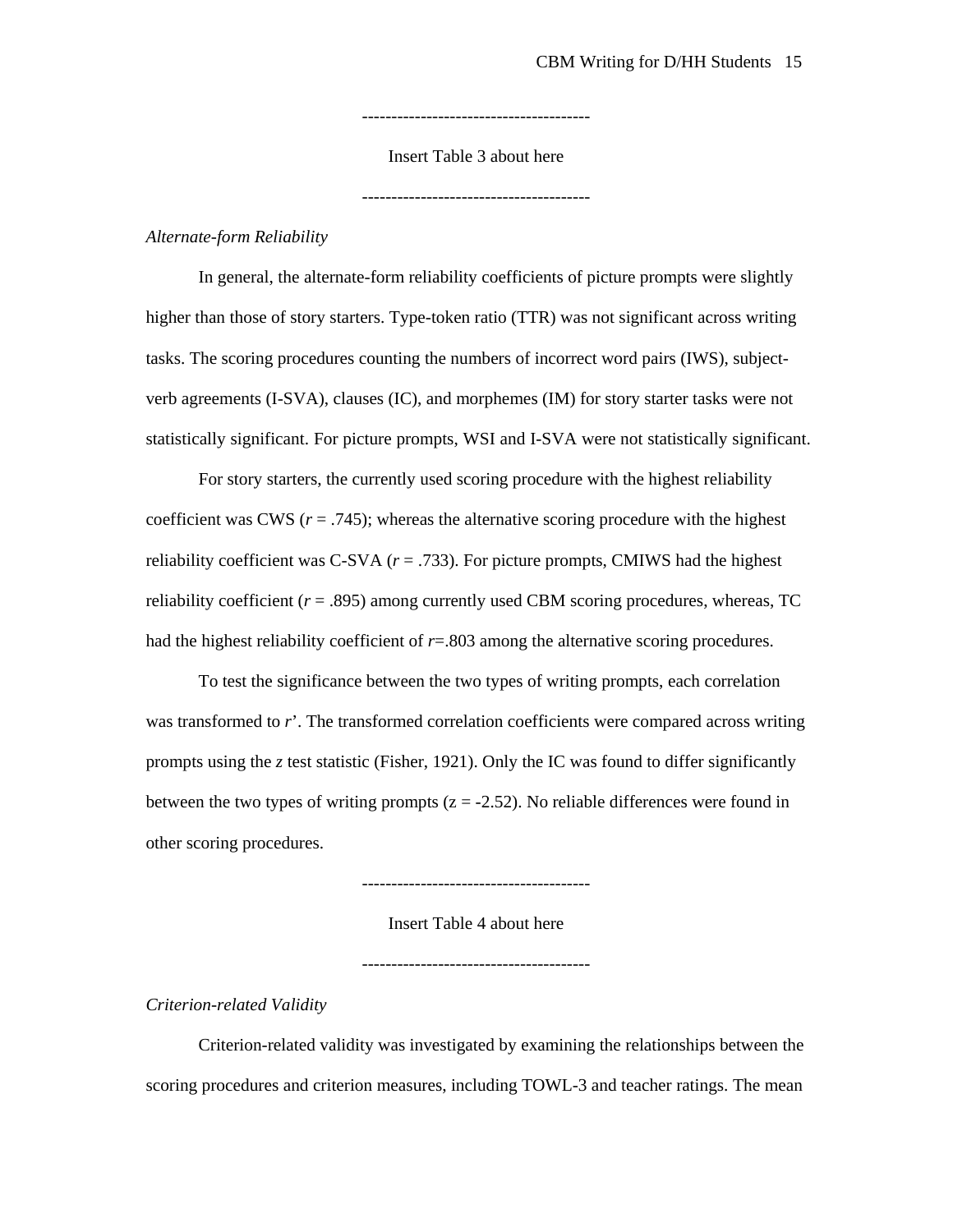of the two writing tasks within each prompt (i.e., story starter and picture prompt) was calculated for the correlation analysis.

 Table 5 displays the aggregated means and standard deviations for currently used and alternative CBM scoring procedures, including TWW, WSC, WSI, CWS, IWS, CMIWS, DW, TTR, C-SVA, I-SVA, T-SVA, CC, IC, TC, CM, IM, and TM.

---------------------------------------

Insert Table 5 about here

---------------------------------------

*Correlation of CBM current scoring procedures with criterion test scores.* Pearson correlations were calculated between scores from the writing tasks administered to the students and the score of the subtest of TOWL-3. Across two writing prompts, the strongest correlations were observed for CWS and CMIWS. The weakest correlations were WSI, TTR, I-SVA, IC, and IM for story starters. For picture prompts, the weakest correlations observed were TTR, IC, WSI, TC, I-SVA, and IM. Other scoring procedures were moderately to strongly correlated with the score of the subtest of TOWL-3.

---------------------------------------

Insert Table 6 about here

---------------------------------------

*Correlation of CBM current scoring procedures with teacher ranking of student writing proficiency*. Spearman rank-order correlation coefficients were calculated between scores from the probes administered to the students and the teacher ratings of student writing skills. Scoring procedures that were moderately to moderate-strongly correlated with the teacher ratings include CWS, CMIWS, DW, C-SVA, T-SVA, CC, TC, CM, and TM. The highest correlations were CWS (*r* = .696 to.729, *p* < .01) and CMIWS (*r* = .666 to.819, *p*  < .01). Among the alternative scoring procedures, T-SVA was strongly correlated with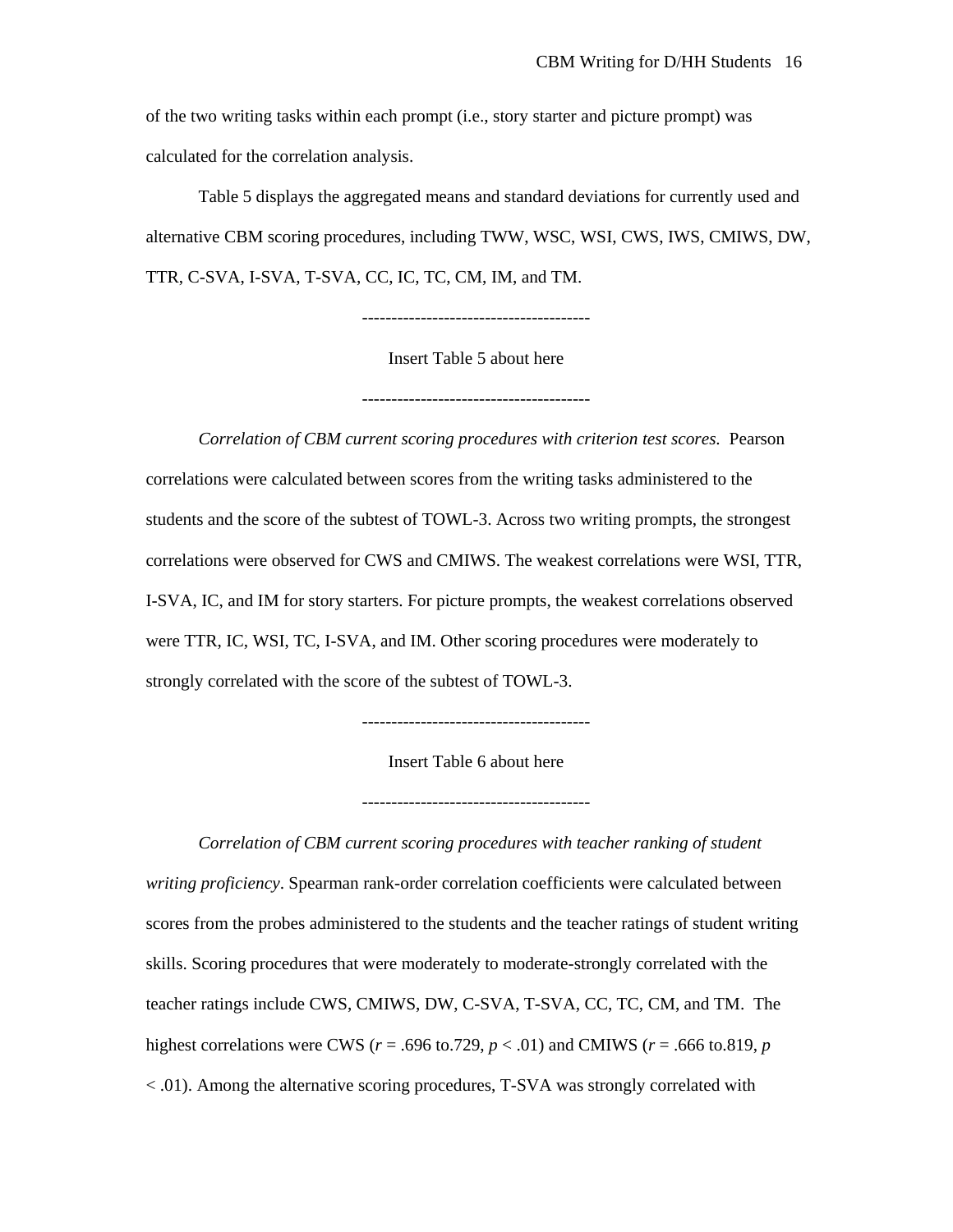teacher ratings for story starters; whereas, CC had the highest correlation coefficient with teacher ratings for picture prompts.

---------------------------------------

Insert Table 7 about here

---------------------------------------

 To investigate the significance between two types of writing prompts on criterion measures (TOWL-3 and teacher ratings), correlations between the scoring procedures and the criterion measures were transformed to *r*'. The transformed correlation coefficients were compared across writing prompts using the *z* test statistic (Fisher, 1921). Again, an alpha value of .05 was adopted; thus, z values greater than 1.96 or less than –1.96 were considered as the index of significant differences in the strength of the correlations. No reliable differences were found.

# Discussion

The purpose of this study was to examine currently used CBM written expression scoring procedures and alternate scoring procedures with secondary level students who are deaf or hard of hearing. In addressing this question, the alternate-form reliability and criterion-related validity of various scoring procedures were examined.

Prior to addressing the technical characteristics of seventeen different scoring procedures, we would like to mention our pilot study. In our preliminary analyses (inter-rater agreement and inter-rater reliability), we wanted to identify measures that could be efficiently, consistently and frequently administered and scored. First, the results of examination of interrater agreement suggest that many of current CBM scoring procedures used were scored reliably following training. With the exception of two, the inter-rater agreement percentages were above 90%. The agreement coefficient of correct minus incorrect word sequences was the lowest for both writing prompts. A possible explanation for the lower coefficients is that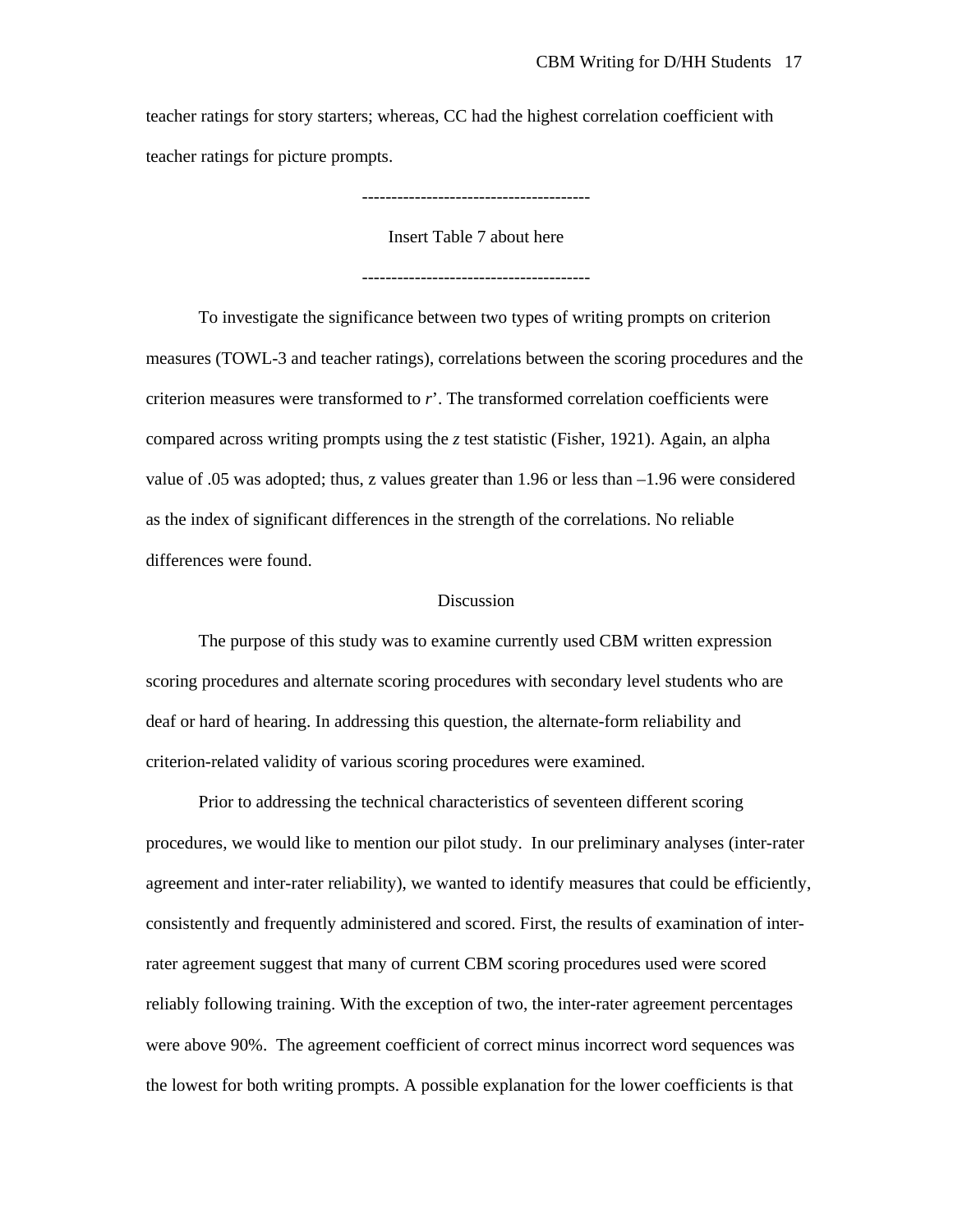correct minus incorrect word sequences is derived from correct word sequences minus incorrect word sequences. If there is a difference between scorers in both, though it is small and within the criteria of judging agreement, it would penalize the correct minus correct word sequence score because the difference would be doubled rather than neutralized, making the difference exceed the criteria of judging agreement. If this occurs several times, the average inter-rater agreement decreases. Second, inter-rater reliability examined by intra-class correlations strongly explained the true scores for most of the scoring procedures. All additional CBM scoring procedures were highly reliable. The results revealed that the scoring guidelines for alternative scoring procedures are explicit and clear for scorers to understand and apply. This reduces the rater's measurement error, and increases the opportunity of observed variance close to the true variance.

#### *Alternate-form Reliability*

Differences were found in the alternate-form reliabilities for the various CBM scoring procedures examined in this study. Alternate-form reliability coefficients were somewhat lower than desirable when using story starters as writing prompts for five scoring procedures: incorrect word sequences, type-token ratio, incorrect subject-verb agreements, incorrect clauses, and incorrect morphemes. The highest reliability coefficients for story starter prompts were found for correct word sequences correct minus incorrect word sequences, correct subject-verb agreements, total subject-verb agreements, correct clauses, and correct morphemes. When using picture prompts as stimuli for writing, incorrect word sequences, type-token ratio, and incorrect subject-verb agreements were unacceptably low. When using picture prompts, the most consistent reliability coefficients were found for correct word sequence, correct minus incorrect word sequence, correct subject-verb agreement, correct clauses, incorrect clauses, total number of clauses and correct morphemes. Generally, alternate-form reliabilities were higher for picture prompts than for story starters. The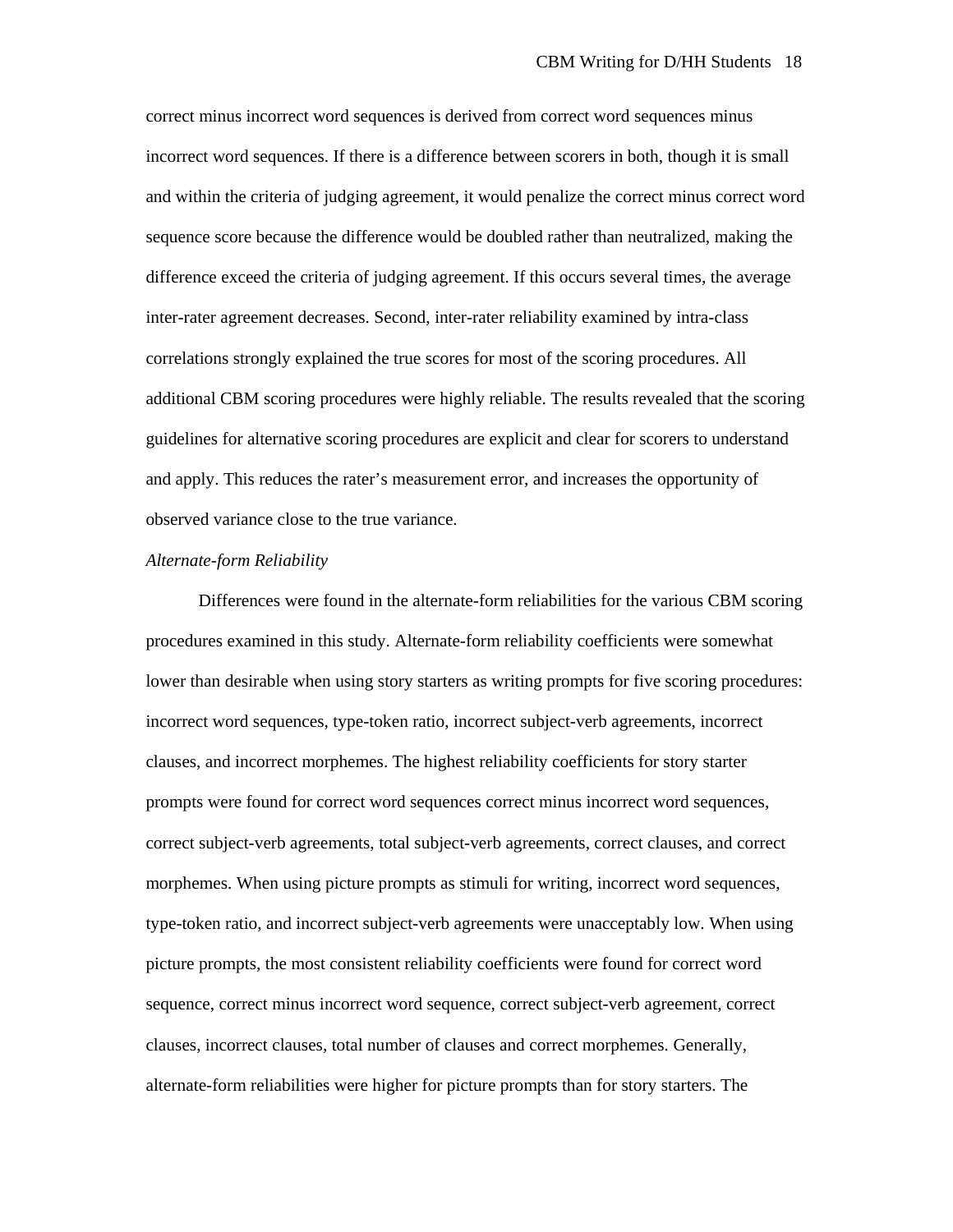strongest and most consistent reliability coefficients were observed for the CBM indicators, correct word sequences and correct minus incorrect word sequences, across the two types of stimulus prompts.

 The alternate-form reliability results in this study are similar to those conducted with middle school hearing students. Researchers studying CBM written expression procedures suggest that correct word sequences and correct minus incorrect word sequences are reliable measures in indexing students' general proficiency in written expression at the secondary level (McMaster & Espin, 2007; Espin, et al., 2000). It is worthwhile to mention that alternative scoring procedures for correct subject-verb agreements, correct clauses, and correct morphemes show the most promise for serving as additional indices for written expression.

Story starters generated lower alternate-form reliability coefficients than picture prompts. The low reliability for counting the number of incorrectly spelled words word pairs (IWS), subject-verb agreements incorrect clauses, and incorrect morphemes in the story starter probes may be due to topic sensitivity. We found that the means of these scoring procedures in story starter 2 were all slightly larger than those in story starter 1 and the standard deviations of these scoring procedures in story starter 2 were more variable than those in story starter 1. The purpose of CBM is to gather stable samples of student performance over time to evaluate student growth; this variability from topic to topic makes these scoring procedures inappropriate to use (Espin, et al., 2000).

It is worth noting that our reliability coefficients for each prompt were limited to two, 3 minute written expression samples. Fuchs, Deno, and Marston (1983) found that in order to obtain a reliability coefficient above .70, aggregation across four writing samples is necessary. In addition, although the alternate-form reliability coefficients ranged from moderate to moderately-strong due to the small sample size, most of the scoring procedures achieved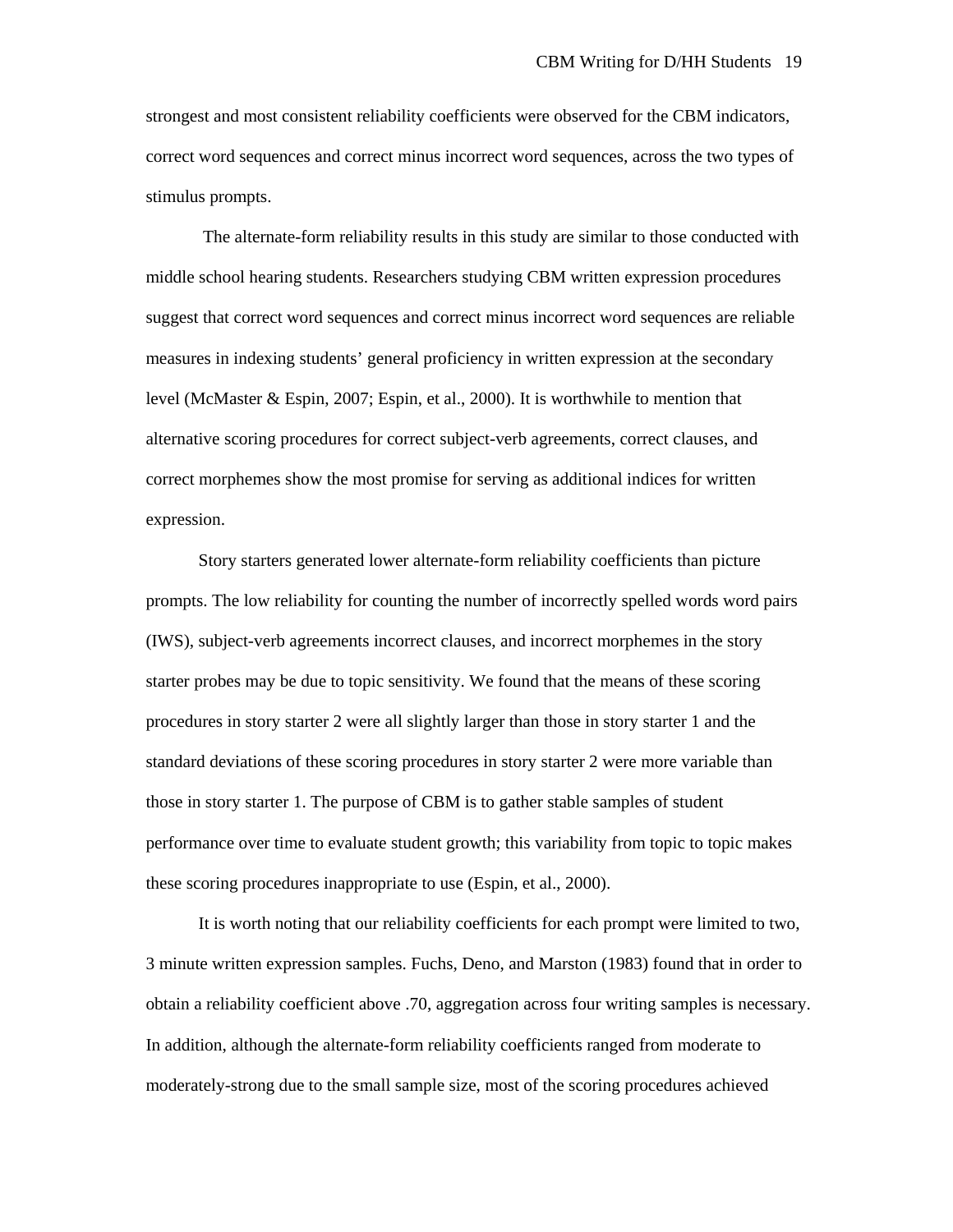statistical significance. The results suggest that applying CBM scoring procedures in indexing performance of written expression for students with hearing loss is promising.

# *Criterion-related Validity Evidence*

The pattern of criterion-related validity on the subtest of TOWL-3 revealed that the CBM scoring procedures had slightly higher correlations for the story starters than for the picture prompts. Among all scoring procedures, correct minus incorrect word sequences serves as the best indicator of writing performance for secondary-school students with hearing loss. Correct clauses produced the highest correlation coefficient with TOWL-3 among alternative scoring procedures. However, the validity coefficients on teacher ratings were complex and dependent on the character of scoring procedures. For existing CBM scoring procedures, validity coefficients of the scoring procedures for counting words (i.e., total words written, words spelled correctly, words spelled incorrectly) were stronger for story starters than for picture prompts, whereas the validity coefficients of the scoring procedures considering grammar and writing conventions (e.g., correct word sequences, incorrect word sequences, correct minus in correct word sequences) were stronger for picture prompts than for story starters. Correct word sequences and correct word minus incorrect word sequences had the strongest correlation with the criterion measures (i.e., TOWL-3 and teacher ratings) across writing prompts, indicating that these two scoring procedures appeared sufficiently robust to corroborate their use with students with hearing loss. The criterion related validity findings of this study are similar to research conducted with hearing students (Deno, et. al., 1983;Espin et al., 1999; Gansle, et al., 2004; Malecki & Jewell, 2003).

Several indicators relate well to teacher ratings across different types of writing prompts: number of different words, number of correct subject-verb agreements, number of correct clauses, number of correct morphemes, and total number of morphemes. Story starters produced higher coefficients with TOWL-3 and teacher ratings than picture prompts. Correct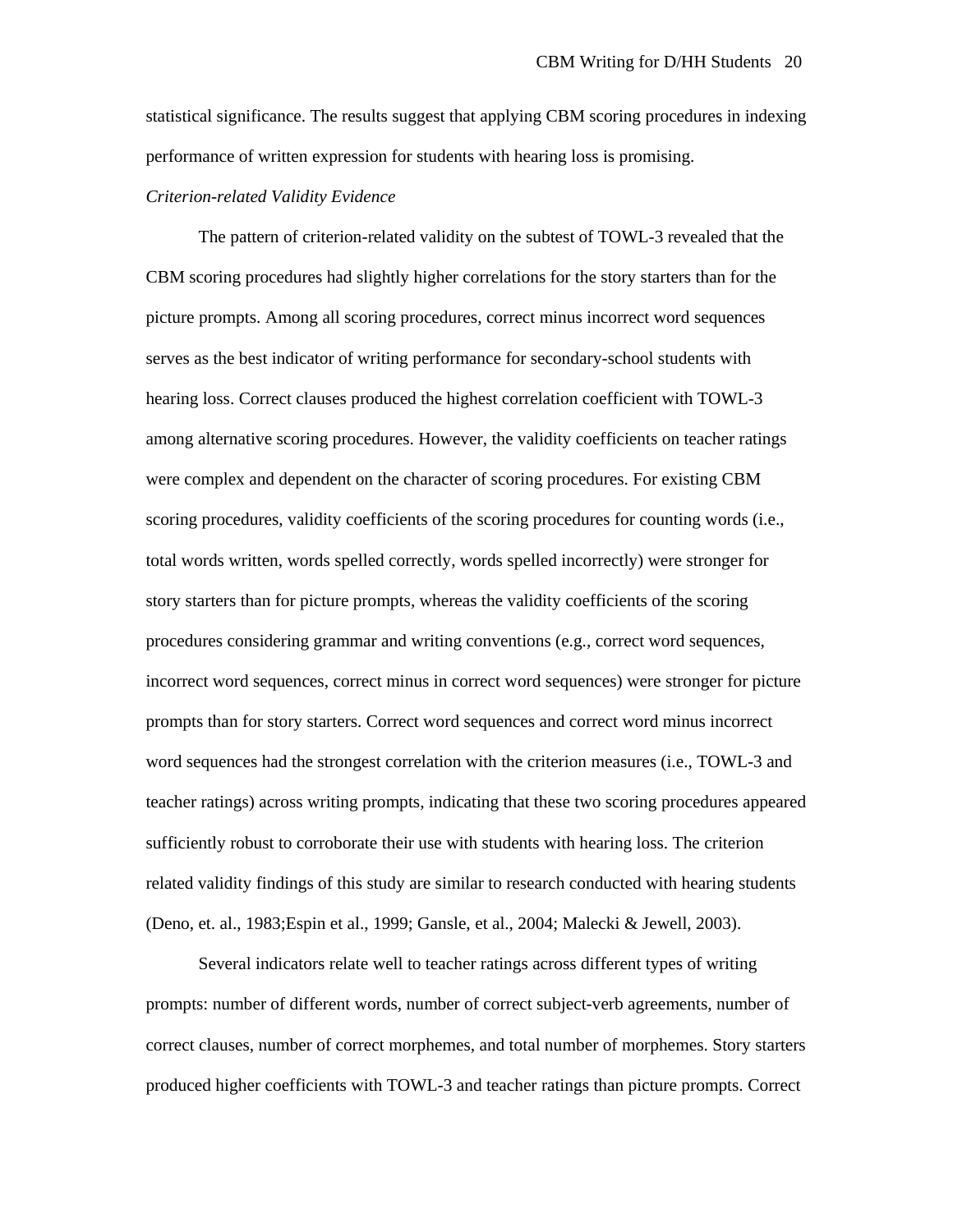clauses had the strongest relationship with the subtest of TOWL-3 and teacher ratings. Generally, the validity coefficients with teacher ratings were relatively lower than those with the TOWL-3. One possible explanation for lower correlations with teacher ratings involves teachers' familiarity with students. Recall that all of the participants were recruited from a summer school program; several of the students were from different school programs. Therefore, the teachers weren't as familiar with these students. This may lead teachers to assign unreliable ratings to students' writing performances based on limited information. In this case, the teacher ratings may be less useful as a criterion measure.

 Regarding scoring efficiency, most of the scoring procedures that are technically adequate and are promising indicators for use with deaf and hard of hearing students were time-consuming, including correct word sequences, correct minus incorrect word sequences, different words, correct subject-verb agreements, correct clauses, correct morphemes, and total morphemes. These indicators require scorers to carefully follow the relatively more complex scoring directions compared with selected CBM scoring procedures, such as total words written and words spelled correctly. Thus, teachers may need to consider a trade-off in which accuracy is gained but efficiency is lost or vice versa when selecting procedures for indexing student performance in written expression.

 With regard to suitability of CBM writing indicators, our findings show similar patterns with previous research done with hearing students. The best indicators for students at the elementary level are not necessarily the best indicators for students at the secondary level (Deno, et al., 1982; Espin, et al., 1999; Espin, et al., 2000, Tindal & Parker, 1989). Total words written and words spelled correctly have been reported as the most technically adequate indictors for student with hearing loss at the elementary level (Chen, 2002). However, these measures did not prove to be strong scoring metrics of writing performance for students with hearing loss at the secondary level in our study. Based on these results, we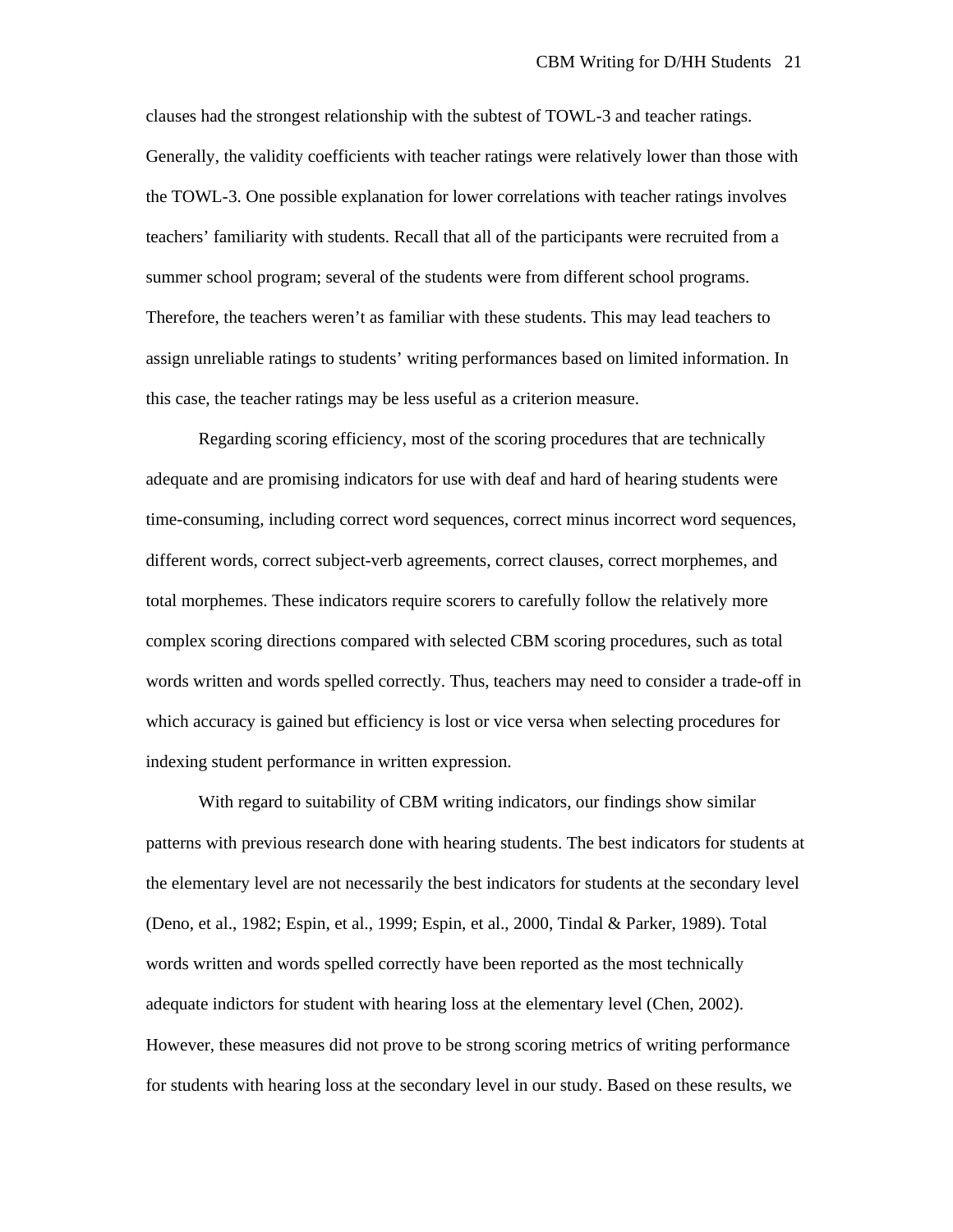assume that as students with hearing loss progress in their written English expression, more complex scoring procedures that incorporate grammar, syntax, semantics, and written expression conventions are better candidates of predicting writing performance. *Differences Related to Types of Writing Prompts* 

 Our data showed few differences between the two types of writing prompts in terms of technical adequacy. With the exception of incorrect clauses, all scoring procedures showed quite small differences and were not statistically significant across story starter writing and picture prompt writing samples. Our data reveal that by using most of the CBM indicators to score written expression for students with hearing loss, stimuli used in this study are basically interchangeable. For criterion-related validity evidence, the results revealed that no differences were found between two types of writing prompts across all scoring procedures. The relationship between all scoring procedures and criterion measures (i.e., TOWL-3 and teacher ratings) indicates that the use of two different types of writing prompts provides indirect evidence of measuring the same construct.

#### *Limitations*

 Several limitations restrict the generalization of this study and should be discussed and interpreted with caution. The first limitation of this study is related to the participants. Although the deaf or hard of hearing populations across the country are heterogeneous, the participants in this study were mainly Caucasian. Thus, the results may not be applicable to other culturally diverse groups of students with hearing loss.

 Another limitation of the study was the small number of participants. Due to the small sample size, it may be inappropriate to generalize the findings to all students with hearing loss. In addition, generalizations of the findings from this study should be limited to secondary-school students with hearing loss. Further research at various grade levels is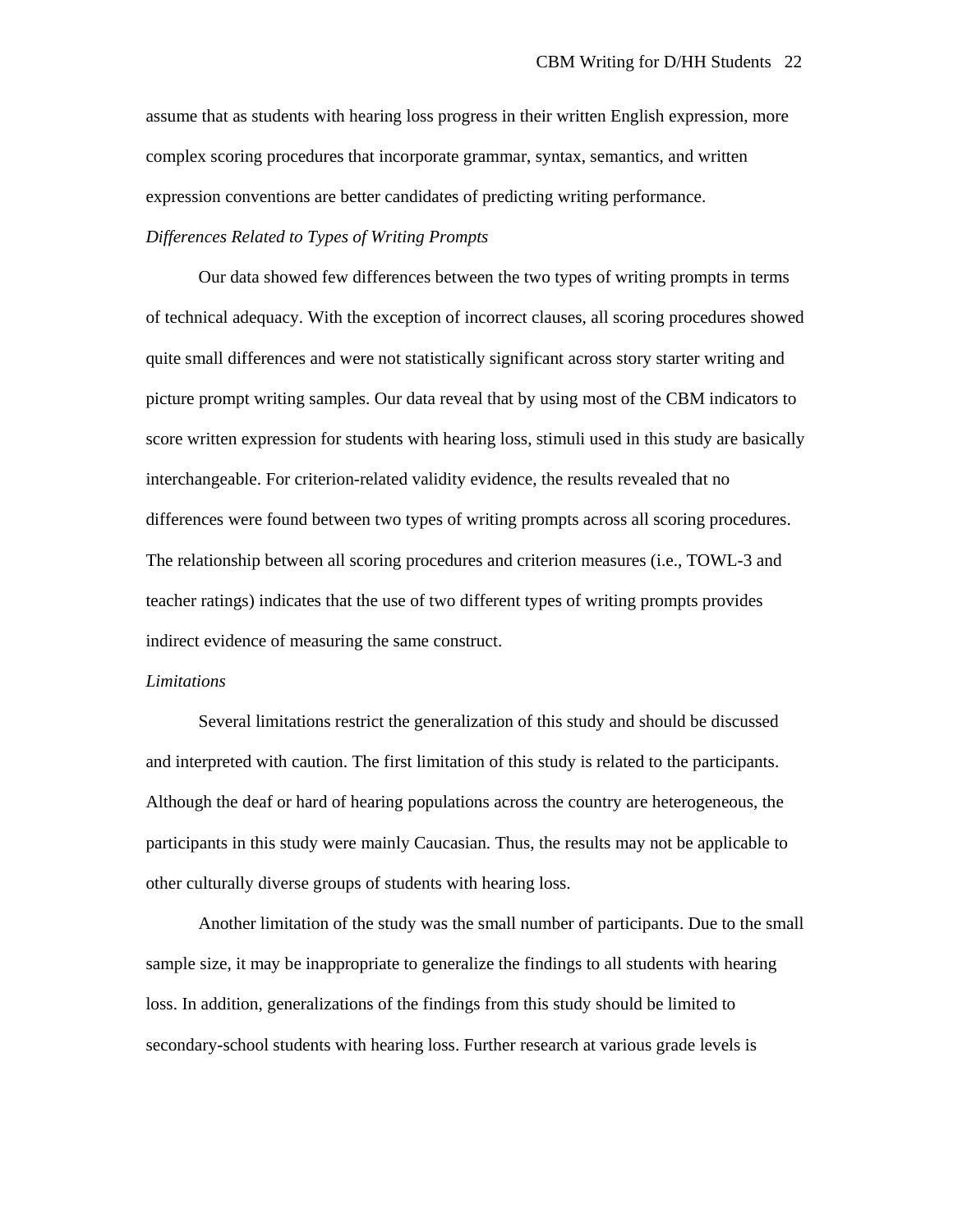needed to provide sufficient evidence of the technical adequacy of scoring procedures at each grade level for students with hearing loss.

 A further limitation was that the criterion measures used in this study did not accurately or fully represent general writing proficiency. For example, one of the criterion measures was teacher ratings. Teachers of deaf or hard of hearing children were not equally acquainted with all students in their classrooms due to the nature of the summer school program. This may result in assigning unreliable ratings to students' general writing performance. It may have served to decrease the correlations between scoring procedures and teacher ratings.

 Further, the investigation of reliability and validity of the scoring procedures examined in this study did not involve exploring the sensitivity of the writing measures as indicators of growth in the progress monitoring process. The findings of this study should be restricted from this perspective.

A final limitation involves the fidelity of the administration procedures. Data collection was conducted as part of the routine within the summer program and done by the classroom teachers of deaf or hard of hearing children, and no available information was provided to substantiate the fidelity of the administration protocols.

## *Implications for Practice and Future Research*

 Several educational implications can be obtained from this study. First, teachers of deaf or hard of hearing children can have confidence in using CBM scoring procedures including total words written, words spelled correctly, correct word sequences, incorrect word sequences, and correct minus incorrect word sequences. Unlike traditional standardized tests, CBM scoring procedures can be incorporated by teachers of deaf or hard of hearing children to evaluate the effectiveness of daily instruction, and program evaluation. In addition, these scoring procedures are simple to use, easy to interpret results, efficient both monetarily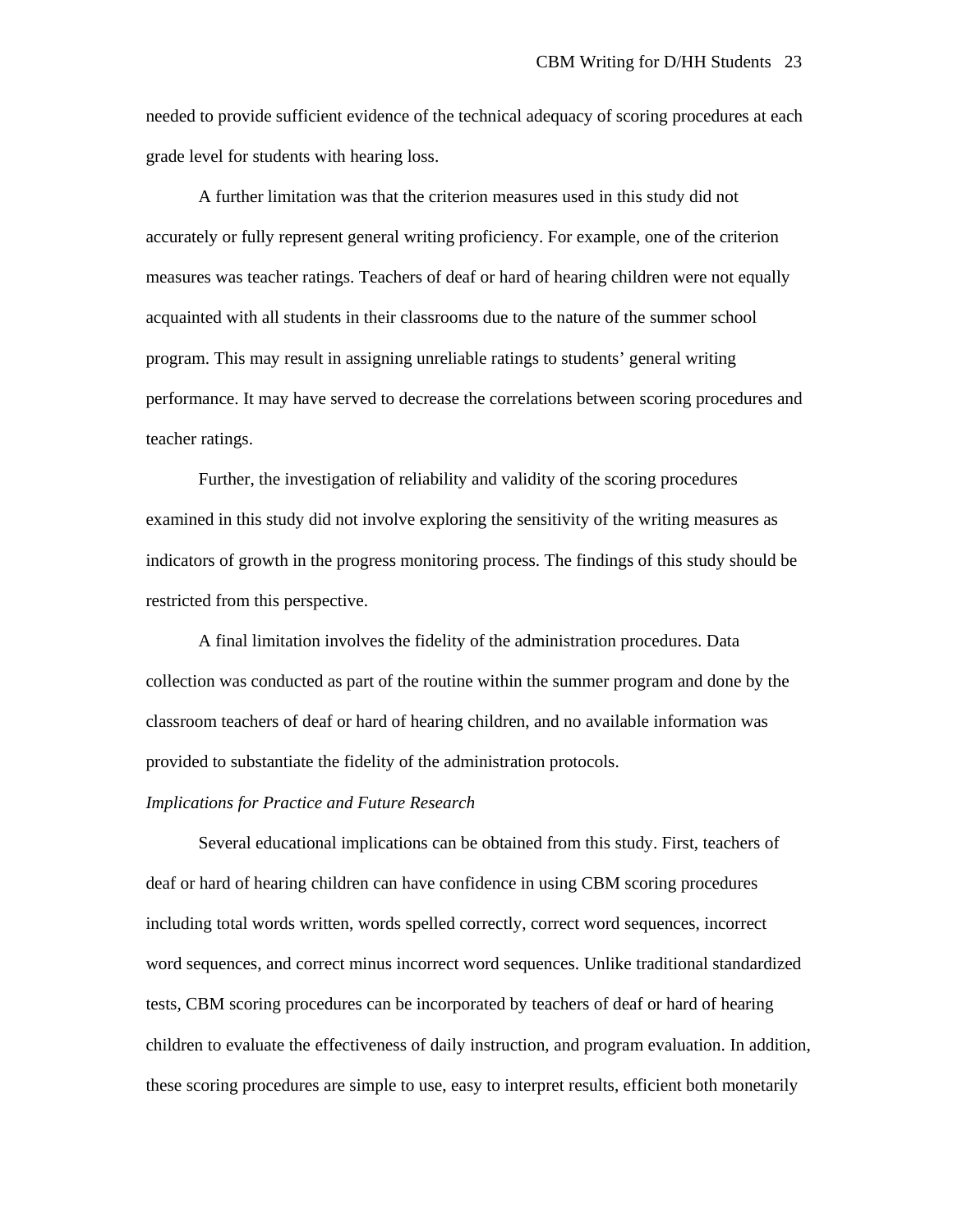and time wise, may reduce the burden of testing, and increase teachers' attention to routinely monitoring the progress of written expression among students with hearing loss.

 Generally, this study demonstrated that the two types of writing prompts (i.e., story starters and picture prompts) were interchangeable for students with hearing loss. Teachers may use either story starters or picture prompts.

 Results from this study suggest the need for additional research. Research is needed to determine the sensitivity and the technical characteristics of these scoring procedures in a longitudinal perspective as a means of detecting progress in written expression. Our findings reveal that the additional alternative writing indicators serve as promising potentials for CBM practice, further technical adequacy studies with different perspectives (e.g., different grade levels, sample length, other writing prompts, different cultures, hearing students, and/or English Language learners) are needed to determine whether the alternative scoring procedures are feasible and sustainable across diverse groups, and a variety of writing variables.

Since there is a substantial literature base documenting the unique needs of students with hearing loss, future research may identify the effect of using alternative scoring procedures to determine desirable benchmarks or proficiencies for each grade level. Ultimately, future studies regarding effectiveness of interventions using evidence-based scoring procedures that can be used at short term intervals (e.g. weekly, monthly) and that can inform instruction will have a significant impact on increasing written expression among students who are deaf or hard of hearing.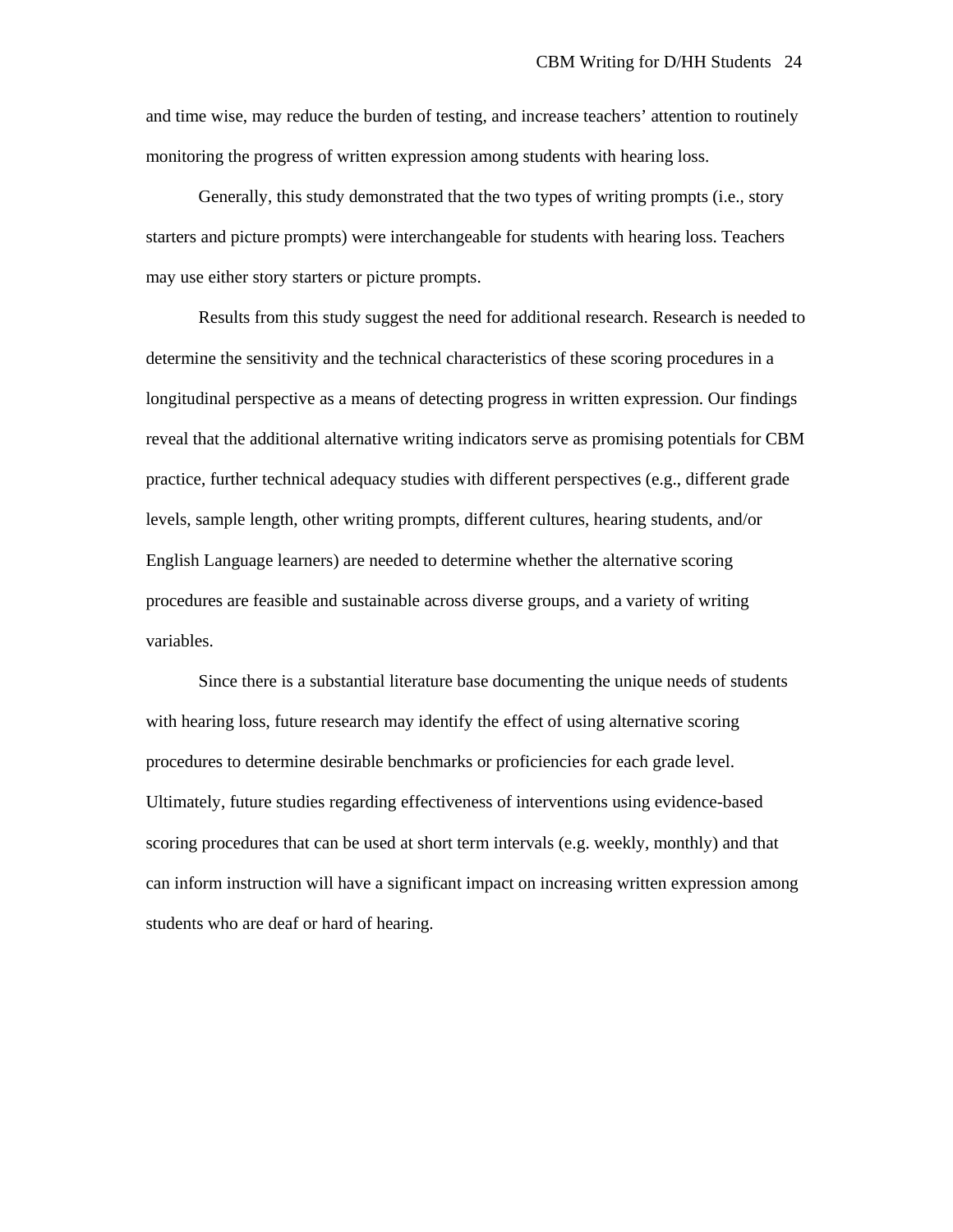#### References

- Albertini, J.A., & Schley, S. (2003). Writing: Characteristics, instruction, and Assessment. In M. Marschark, P.E. Spencer, Deaf Studies, Language and Education, NY: Oxford University Press, 123-135.
- Chen, Y-C. (2002). *Assessment of reading and writing samples of deaf and hard of hearing students by curriculum-based measurements*. Unpublished doctoral dissertation, University of Minnesota, Minneapolis, Minnesota.
- Costello, E. (1977). Continuing education for deaf adults: A national needs assessment. *American Annals of the Deaf, 122*, 26-32.
- Deno, S.L. (1985). Curriculum-based measurement: The emerging alternative. *Exceptional Children, 52*, 219-232.
- Deno, S.L. (2003). Developments in curriculum-based measurement. *The Journal of Special Education, 37*(3), 184-192.
- Deno, S.L., & Fuchs, L.S. (1987). Developing curriculum-based measurement systems for data-based special education problem solving. *Focus on Exceptional Children, 19*(8), 1-16.
- Deno, S.L., Marston, D., Mirkin, P. (1982). Valid measurement procedures for continuous evaluation of written expression. *Exceptional Children Special Education and Pediatrics: A New Relationship, 48*, 368-371.
- Deno, S.L., Fuchs, L.S., Marston, D.B., & Shin, J. (2001). Using curriculum-based measurement to establish growth standards for students with learning disabilities. *School Psychology Review, 30*, 507-524.
- Deno, S.L., Marston, D., & Mirkin, P. (1982). Valid measurement procedures for continuous evaluation of written expression. *Exceptional Children, 48,* 368-371.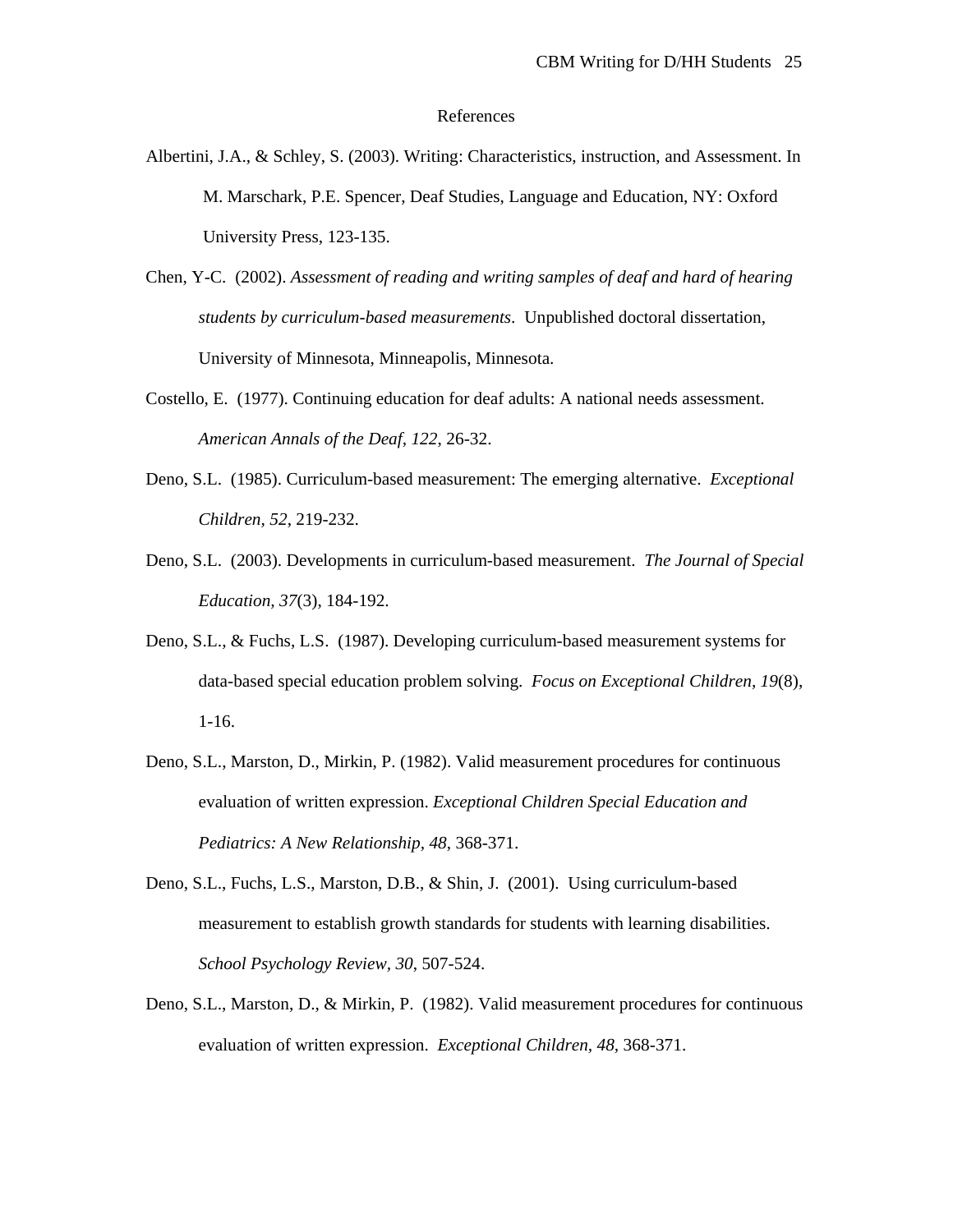Deno, S.L., Mirkin, P.K., & Marston, D. (1980). *Relationships among simple measures of written expression and performance on standardized achievement test* (Research Report No. 22). Minneapolis, MN: University of Minnesota Institute for Research on Learning Disabilities.

- Espin, C.A., Scierka, B, J., Skare, S., & Halverson, N. (1999). Criterion-related validity of curriculum-based measures in writing for secondary students. *Reading and Writing Quarterly*, 15(1), 23-28.
- Espin, C.A., Shin, J., Deno, S.L., Skare, S., Robinson, S., & Benner, B. (2000). Identifying indicators of written expression proficiency for middle school students. *The Journal of Special Education, 34*(3), 140-153.
- Fuchs, L.S., Deno, S.L., & Marston, D. (1983). Improving the reliability of curriculumbased measures of academic skills for psychoeducational decision making. *Diagnostique, 8*, 135-149.
- Fuchs, L.S., Deno, S.L., & Mirkin, P. (1984). Effects of frequent curriculum-based measurement and evaluation on pedagogy, student achievement, and student awareness of learning. *American Educational Research Journal, 21*, 449-460.
- Fuchs, L.S., Fuchs, D., Hamlett, C.L., & Stecker, P.M. (1991). Effects of curriculum-based measurement and consultation on teacher planning and student achievement in mathematics operations. *American Educational Research Journal, 28*, 617-641.
- Gansle, K.A., Noell, G.H., VanDerHeyden, A.M., Naquin, G.M., & Slider, N.J. (2002). Moving beyond total words written: The reliability, criterion validity, and time cost of alternate measures for curriculum-based measurement in writing. *School Psychology Review, 31*(4), 477-497.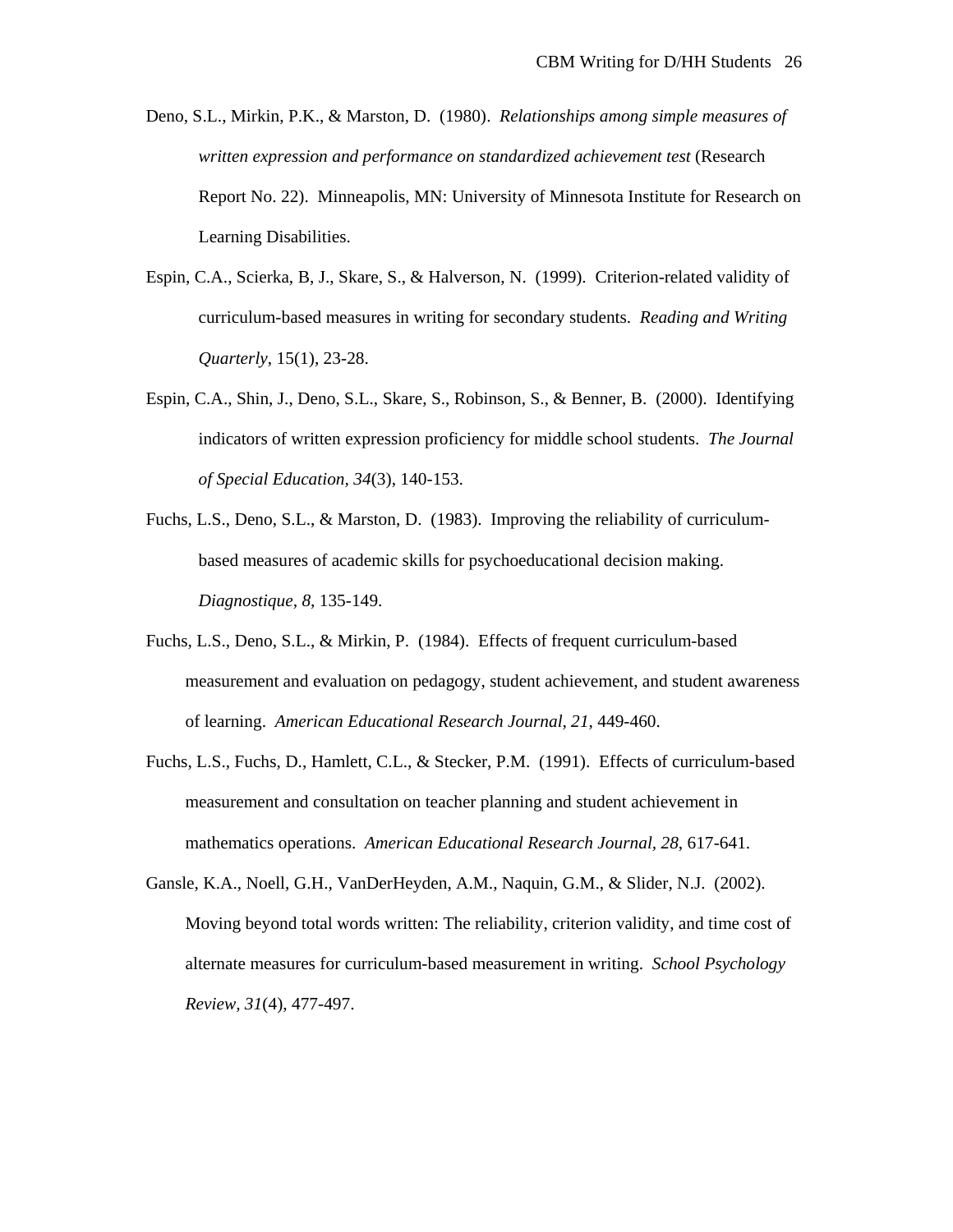- Graves, A.W., Plasencia-Peinado, & Deno, S.L. (2005). Formatively evaluating the reading progress of first-grade English learners in multiple-language classrooms. *Remedial and Special Education, 26(4)*, 215-225.
- Hammill, D.D., & Larsen, S.C. (1996). *Test of Written Language* (3<sup>rd</sup> ed.). Austin, TX: Pro-Ed.
- Ivimey, G.P., & Lachterman, D. H. (1980). The written language of young English deaf children. *Language and Speech, 23*, 351-378.
- Malecki, C.K., & Jewell, J. (2003). Developmental, gender, and practical considerations in scoring curriculum-based measurement writing probes. *Psychology in the Schools, 40*(4), 379-390.
- Marschark, M., Lang, H.G., & Albertini, J.A. (2002). *Educating deaf students: From research to practice.* New York: Oxford University Press.
- Marschark, M., Mouradian, V., & Halas, M. (1994). Discourse rules in the language productions of deaf and hearing children. *Journal of Experimental Child Psychology, 57*, 89-107.
- Marston, D. (1982). *The technical adequacy of direct, repeated measurement of academic skills in low-achieving elementary students*. Unpublished doctoral dissertation, Minneapolis, MN: University of Minnesota.
- Marston, D. (1989). Curriculum-based measurement: What it is and why do it? In M.R. Shinn (Ed.), *Curriculum-based measurement: Assessing special children* (pp.18-78). New York: Guilford Press.
- Marston, D., & Deno, S.L. (1981). *The reliability of simple, direct measures of written expression* (Research Report No. 50). Minneapolis, MN: University of Minnesota, Institute for Research on Learning Disabilities.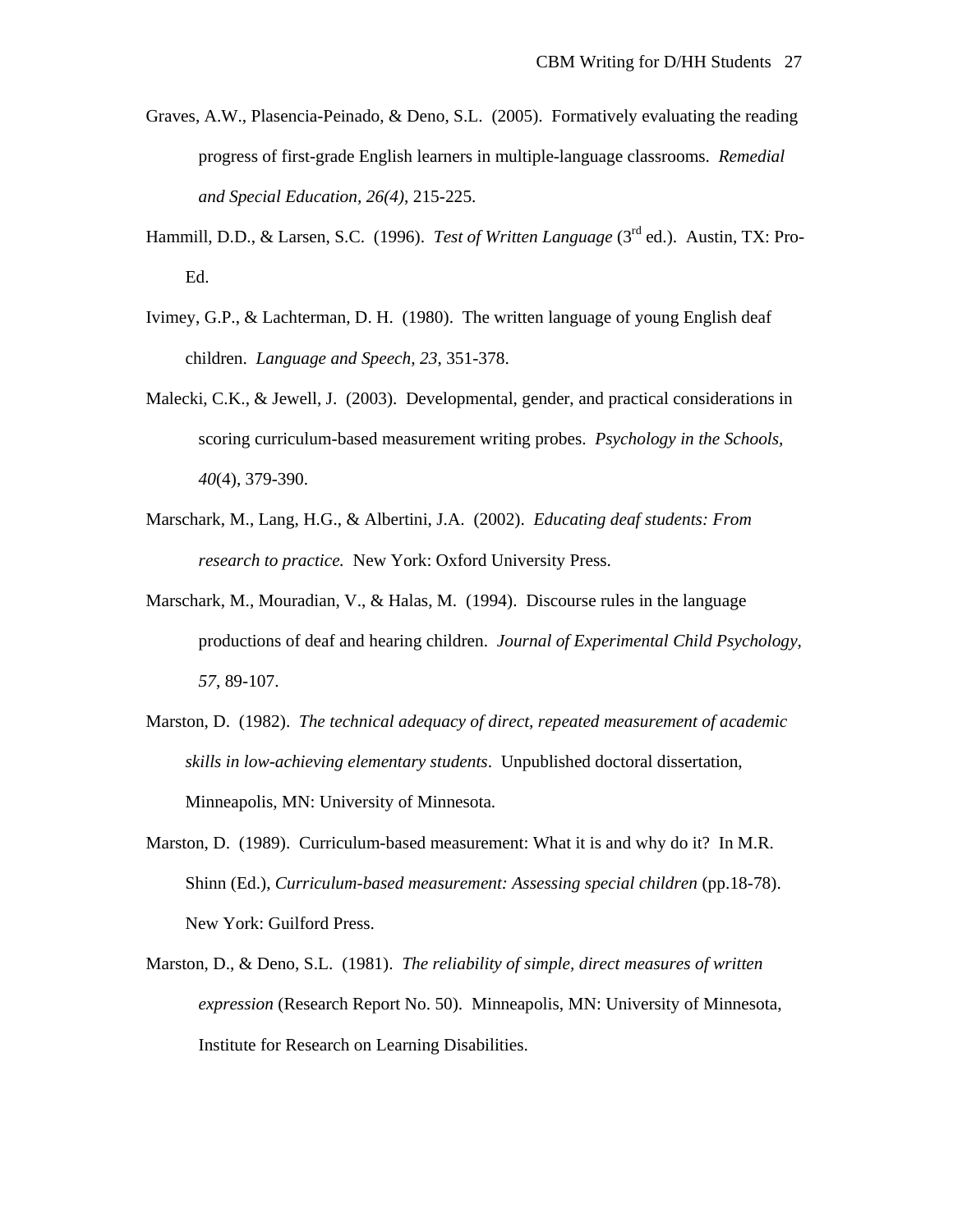- McMaster, K., & Campbell, H. (2005*). Technical Features of New and Existing Measures of Written Expression: An Examination Within and Across Grade Levels* (Research Report No. 9). Minneapolis, MN: University of Minnesota Research Institute on Progress Monitoring.
- McMaster, K. & Espin, C. (2007). Technical features of Curriculum-based measurement in writing: A literature review. *The Journal of Special Education, 41,* 68-84.

Paul, P. V. (2001). *Language and deafness*. San Diego, CA: Singular.

- Rose, S., McAnally, P.L., & Quigley, S.P. (2004*). Language learning practices with deaf children* (3rd ed.). Austin, TX: PRO-ED.
- Shinn, M.R. (1981). *A comparison of psychometric and functional differences between students labeled learning disabled and low achieving*. Unpublished doctoral dissertation, Minneapolis, MN: University of Minnesota.
- Singleton, J.L., Morgan, D., DiGello, E., Wiles, J., & Rivers, R. (2004). Vocabulary use by low, moderate, and high ASL-proficient writers compared to hearing ESL and monolingual speakers. *Journal of Deaf Studies and Deaf Education, 9*, 86-103.
- Shrout, P.E., Fleiss, J.L. (1979). Intraclass correlations: Use in assessing rater reliability. *Psychological Bulletin, 86*(2), 420-428.
- Tindal, G.A., & Parker, R. (1989). Assessment of written expression for students in compensatory and special education programs. *The Journal of Special Education, 23*(2), 169-183.
- Tindal, G.A., & Parker, R. (1991). Identifying measures for evaluating written expression. *Learning Disabilities Research and Practice, 6*, 211-218.
- Videen, J., Deno, S.L., & Marston, D. (1982). *Correct word sequences: A valid indicator of writing proficiency in written expression* (Research Report No. 84). Minneapolis: University of Minnesota, Institute for Research on Learning Disabilities.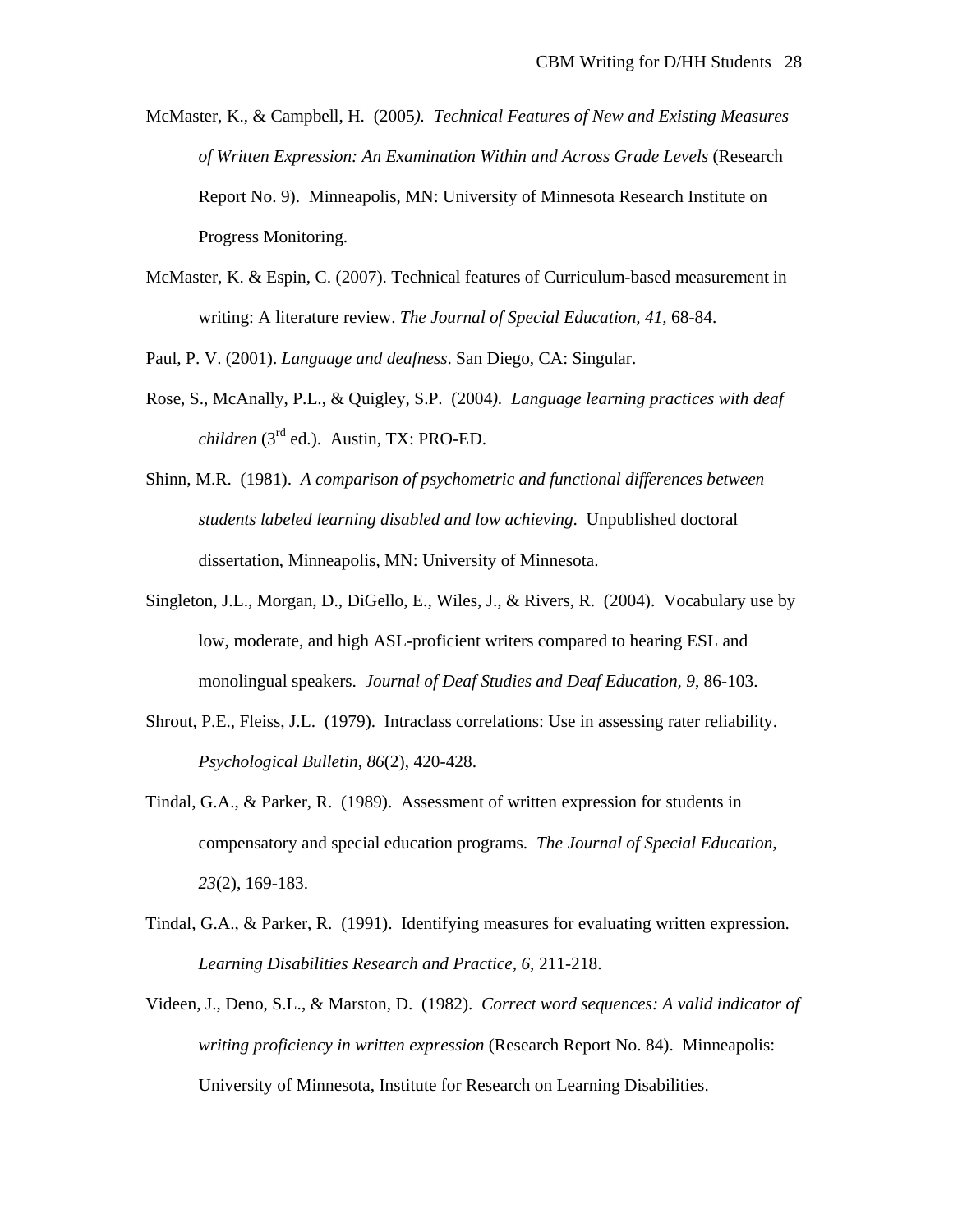- Watkinson, J.T., & Lee, S.W. (1992). Curriculum-based measures of written expression for learning-disabled and nondisabled students. *Psychology in the Schools, 29*, 184-191.
- White, A.H. (2007). A toll for monitoring the development of written English: T-Unit Analysis using the SAWL. *American Annals of the Deaf, 152*, 29-41.
- Wiley, H.I., & Deno, S.L. (2005). Oral reading and maze measures as predictors of success for English learners on a state standards assessments. *Remedial and Special Education, 26(4)*, 207-214.
- Yoshinaga-Itano, C., & Snyder, L. (1985). Form and meaning in the written language of hearing-impaired children. *The Volta Review, 87*, 75-90.
- Yoshinaga-Itano, C., Snyder, L., & Mayberry, R. (1996a). How deaf and normally hearing students convey meaning within and between written sentences. *The Volta Review, 98*, 9-38.
- Yoshinaga-Itano, C., Snyder, L., & Mayberry, R. (1996b). Can lexical/semantic skills differentiate deaf or hard of hearing readers and nonreaders? *The Volta Review, 98*, 39-61.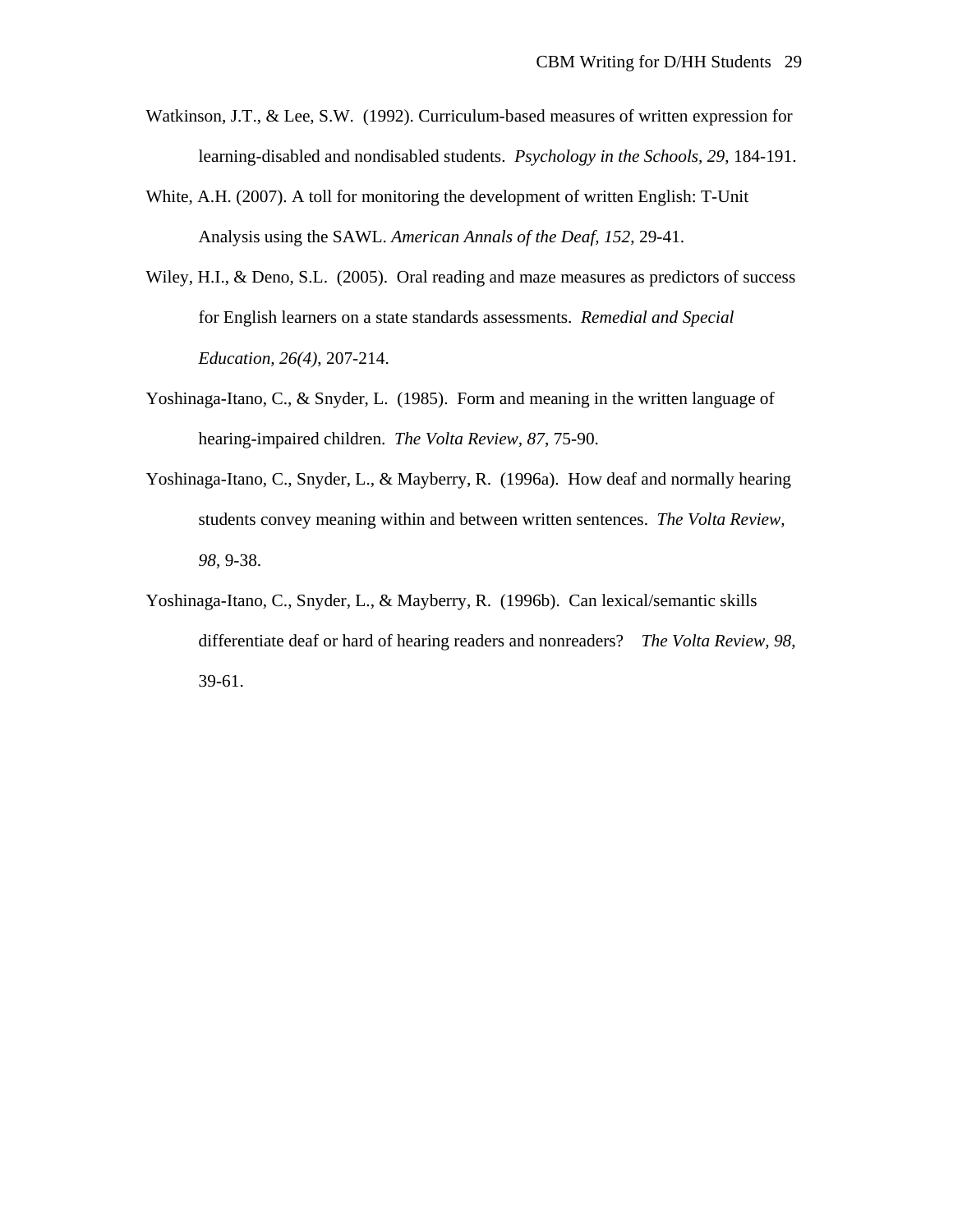*Inter-rater Agreement for Scoring Procedures in Written Expression for Different Prompts*   $(N = 22)$ 

|                                           | <b>Inter-rater Agreement</b> |                       |  |  |
|-------------------------------------------|------------------------------|-----------------------|--|--|
| <b>Scoring Procedures</b>                 | <b>Story Starter</b>         | <b>Picture Prompt</b> |  |  |
| <b>Existing CBM Scoring Procedures</b>    |                              |                       |  |  |
| <b>TWW</b>                                | 93.8%                        | 100.0%                |  |  |
| <b>WSC</b>                                | 93.8%                        | 93.8%                 |  |  |
| <b>WSI</b>                                | 100.0%                       | 93.8%                 |  |  |
| <b>CWS</b>                                | 87.5%                        | 87.5%                 |  |  |
| <b>IWS</b>                                | 87.5%                        | 87.5%                 |  |  |
| <b>CMIWS</b>                              | 81.3%                        | 68.8%                 |  |  |
| <b>Alternative CBM Scoring Procedures</b> |                              |                       |  |  |
| <b>DW</b>                                 | 100.0%                       | 100.0%                |  |  |
| <b>TTR</b>                                | 96.0%                        | 100.0%                |  |  |
| C-SVA                                     | 100.0%                       | 100.0%                |  |  |
| I-SVA                                     | 100.0%                       | 93.8%                 |  |  |
| T-SVA                                     | 100.0%                       | 100.0%                |  |  |
| CC                                        | 93.8%                        | 100.0%                |  |  |
| IC                                        | 93.8%                        | 93.8%                 |  |  |
| <b>TC</b>                                 | 100.0%                       | 100.0%                |  |  |
| <b>CM</b>                                 | 75.0%                        | 93.8%                 |  |  |
| IM                                        | 81.3%                        | 93.8%                 |  |  |
| TM                                        | 87.5%                        | 87.5%                 |  |  |

Note: TWW=total words written, WSC=words spelled correctly, WSI=words spelled incorrectly, CWS=correct word sequences, IWS=incorrect word sequences, CMIWS=correct minus incorrect word sequences, DW=different words, TTR=type-token ratio, C-SVA= correct subject-verb agreements, I-SVA=incorrect subject-verb agreements, T-SVA=total subject-verb agreements, CC=correct clauses, IC=incorrect clauses, TC=total clauses, CM=correct morphemes, IM=incorrect morphemes, TM=total morphemes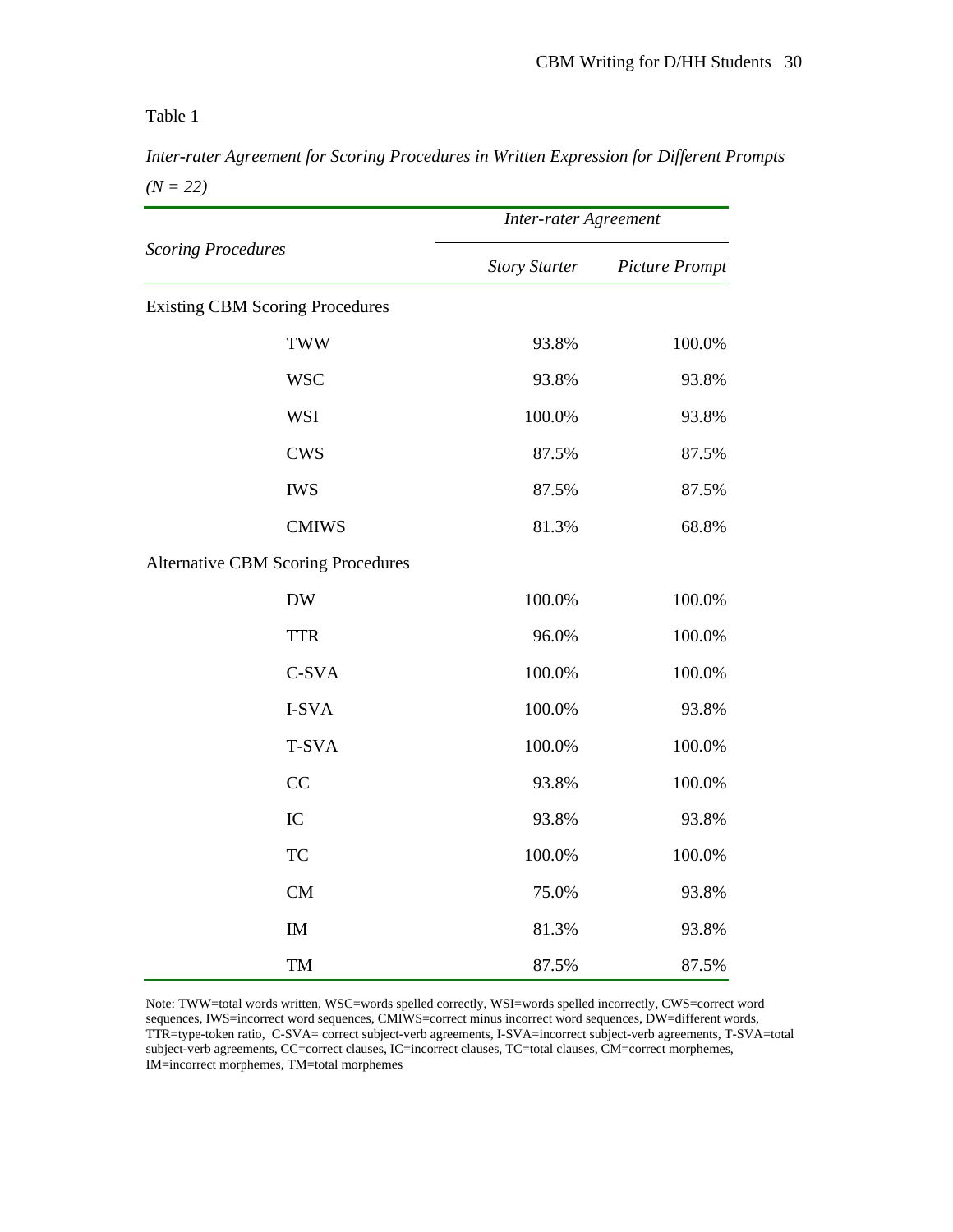# *Means and Standard Deviations for Each Scoring Procedure across All Probes for Students with Hearing Loss (N = 22)*

| <b>CBM Scoring Procedures</b>            | Story Starter 1 |       | Story Starter 2 |           | Picture Prompt 1 |          | Picture Prompt 2 |           |
|------------------------------------------|-----------------|-------|-----------------|-----------|------------------|----------|------------------|-----------|
|                                          |                 |       |                 |           |                  |          |                  |           |
|                                          | $\mathbf{M}$    | SD    | $\mathbf M$     | <b>SD</b> | M                | $\rm SD$ | $\mathbf{M}$     | <b>SD</b> |
| <b>Existing CBM Scoring Procedures</b>   |                 |       |                 |           |                  |          |                  |           |
| <b>Total Words Written</b>               | 51              | 16.87 | 46.68           | 18.53     | 49.18            | 15.79    | 43.95            | 16.07     |
| Words Spelled Correctly                  | 50.23           | 16.53 | 45.86           | 18.59     | 48.18            | 15.99    | 43.43            | 16.31     |
| Words Spelled Incorrectly                | .77             | .973  | .82             | .80       | 1.00             | .98      | .52              | .60       |
| <b>Correct Word Sequences</b>            | 41.27           | 20.22 | 35.36           | 22.67     | 40.05            | 20.39    | 34.90            | 15.59     |
| <b>Incorrect Word Sequences</b>          | 15.23           | 7.46  | 17.00           | 10.07     | 14.91            | 6.52     | 14.19            | 8.68      |
| Correct minus Incorrect Word Sequences   | 26.05           | 24.31 | 18.36           | 28.56     | 25.14            | 24.35    | 20.17            | 18.15     |
| <b>Alternative Scoring Procedures</b>    |                 |       |                 |           |                  |          |                  |           |
| Different Words                          | 34.77           | 9.89  | 34.82           | 13.04     | 36.18            | 10.30    | 29.67            | 9.80      |
| Type-token Ratio                         | .7              | .10   | .76             | .07       | .74              | .08      | .70              | .10       |
| Correct Subject-verb Agreements          | 6.41            | 3.74  | 5.5             | 3.56      | 4.91             | 3.22     | 4.57             | 2.46      |
| <b>Incorrect Subject-verb Agreements</b> | 1.0             | 1.16  | 1.86            | 2.21      | 1.05             | 1.17     | 1.71             | 1.52      |
| <b>Total Subject-verb Agreements</b>     | 7.4             | 3.84  | 7.41            | 3.76      | 5.95             | 3.09     | 6.29             | 2.88      |
| <b>Correct Clauses</b>                   | 3.09            | 2.88  | 2.59            | 3.13      | 1.86             | 1.89     | 1.90             | 1.76      |
| <b>Incorrect Clauses</b>                 | 4.27            | 1.78  | 4.36            | 2.04      | 4.18             | 1.68     | 4.48             | 2.73      |
| <b>Total Clauses</b>                     | 7.36            | 2.63  | 6.95            | 3.36      | 6.05             | 2.54     | 6.38             | 2.77      |
| <b>Correct Morphemes</b>                 | 55.82           | 19.59 | 51.23           | 20.73     | 52.36            | 18.57    | 46.95            | 17.00     |
| <b>Incorrect Morphemes</b>               | 2.09            | 2.18  | 2.27            | 2.59      | 1.50             | 1.47     | 2.33             | 2.48      |
| <b>Total Morphemes</b>                   | 57.91           | 19.18 | 53.50           | 21.25     | 53.86            | 18.28    | 49.29            | 17.74     |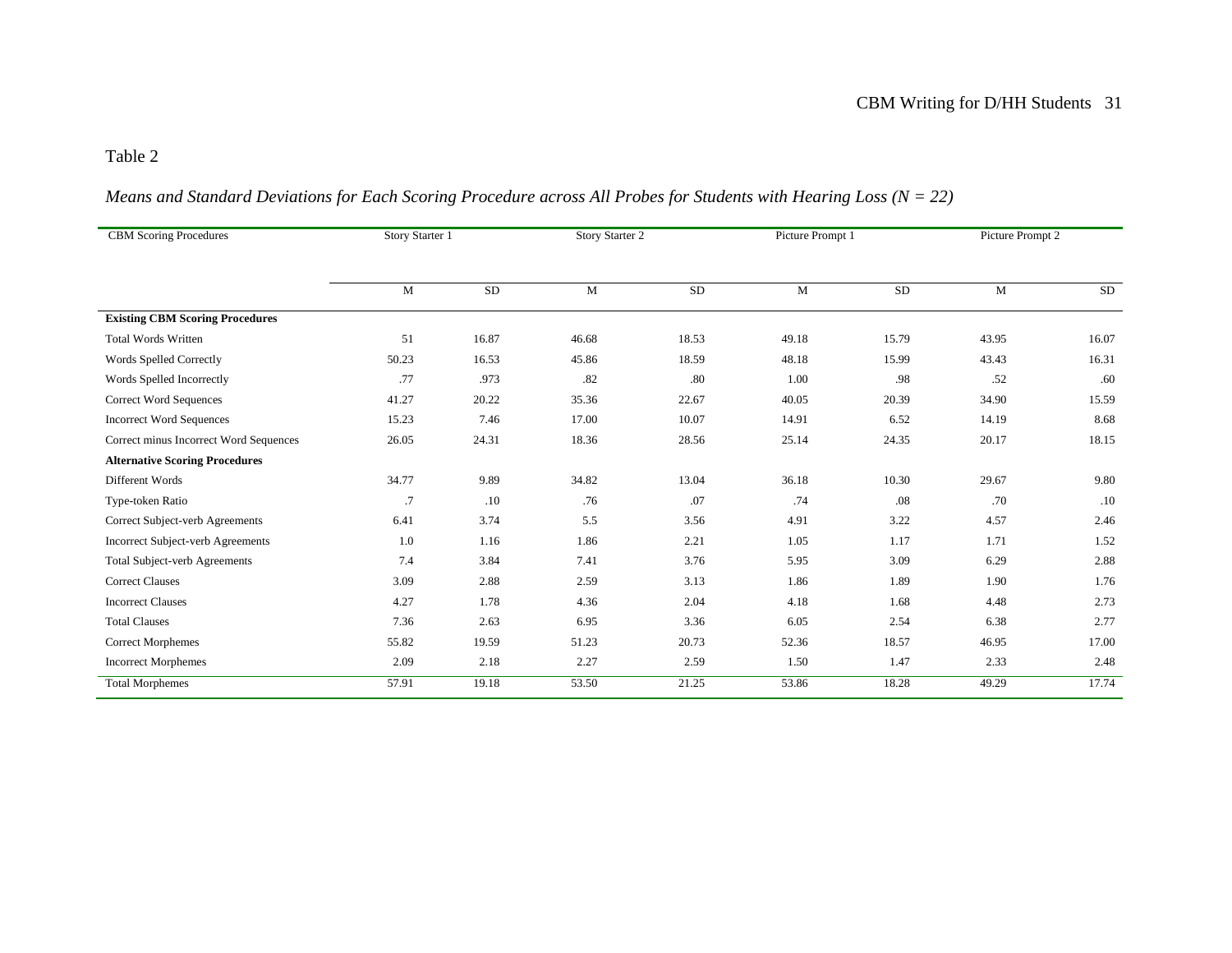| Scoring      | <b>Inter-rater Reliability Coefficients</b> |      |                                  |                  |  |
|--------------|---------------------------------------------|------|----------------------------------|------------------|--|
| Procedures   | Story Starter 1                             |      | Story Starter 2 Picture Prompt 1 | Picture Prompt 2 |  |
| <b>TWW</b>   | 1.000                                       | .999 | .999                             | .750             |  |
| <b>WSC</b>   | .999                                        | .999 | .999                             | .998             |  |
| WSI          | .851                                        | .741 | .920                             | .197             |  |
| <b>DW</b>    | .999                                        | .999 | .998                             | .999             |  |
| <b>TTR</b>   | .996                                        | .974 | .997                             | .992             |  |
| <b>CWS</b>   | .997                                        | .989 | .992                             | .998             |  |
| <b>IWS</b>   | .974                                        | .972 | .858                             | .986             |  |
| <b>CMIWS</b> | .992                                        | .978 | .977                             | .993             |  |
| C-SVA        | 1.000                                       | .992 | 1.000                            | .972             |  |
| I-SVA        | 1.000                                       | .988 | 1.000                            | .793             |  |
| T-SVA        | 1.000                                       | .990 | 1.000                            | .971             |  |
| CC           | .867                                        | .977 | .964                             | .982             |  |
| IC           | .799                                        | .970 | .844                             | .954             |  |
| TC           | .985                                        | .982 | .967                             | .958             |  |
| CM           | .998                                        | .990 | .999                             | .993             |  |
| IM           | .945                                        | .712 | .865                             | .862             |  |
| TM           | .998                                        | .998 | .999                             | .998             |  |

*Intra-class Correlations of CBM Scoring Procedures for Students with Hearing Loss (N = 22)* 

Note: TWW=total words written, WSC=words spelled correctly, WSI=words spelled incorrectly, CWS=correct word sequences, IWS=incorrect word sequences, CMIWS=correct minus incorrect word sequences, DW=different words, TTR=type-token ratio, C-SVA= correct subject-verb agreements, I-SVA=incorrect subject-verb agreements, T-SVA=total subject-verb agreements, CC=correct clauses, IC=incorrect clauses, TC=total clauses, CM=correct morphemes, IM=incorrect morphemes, TM=total morphemes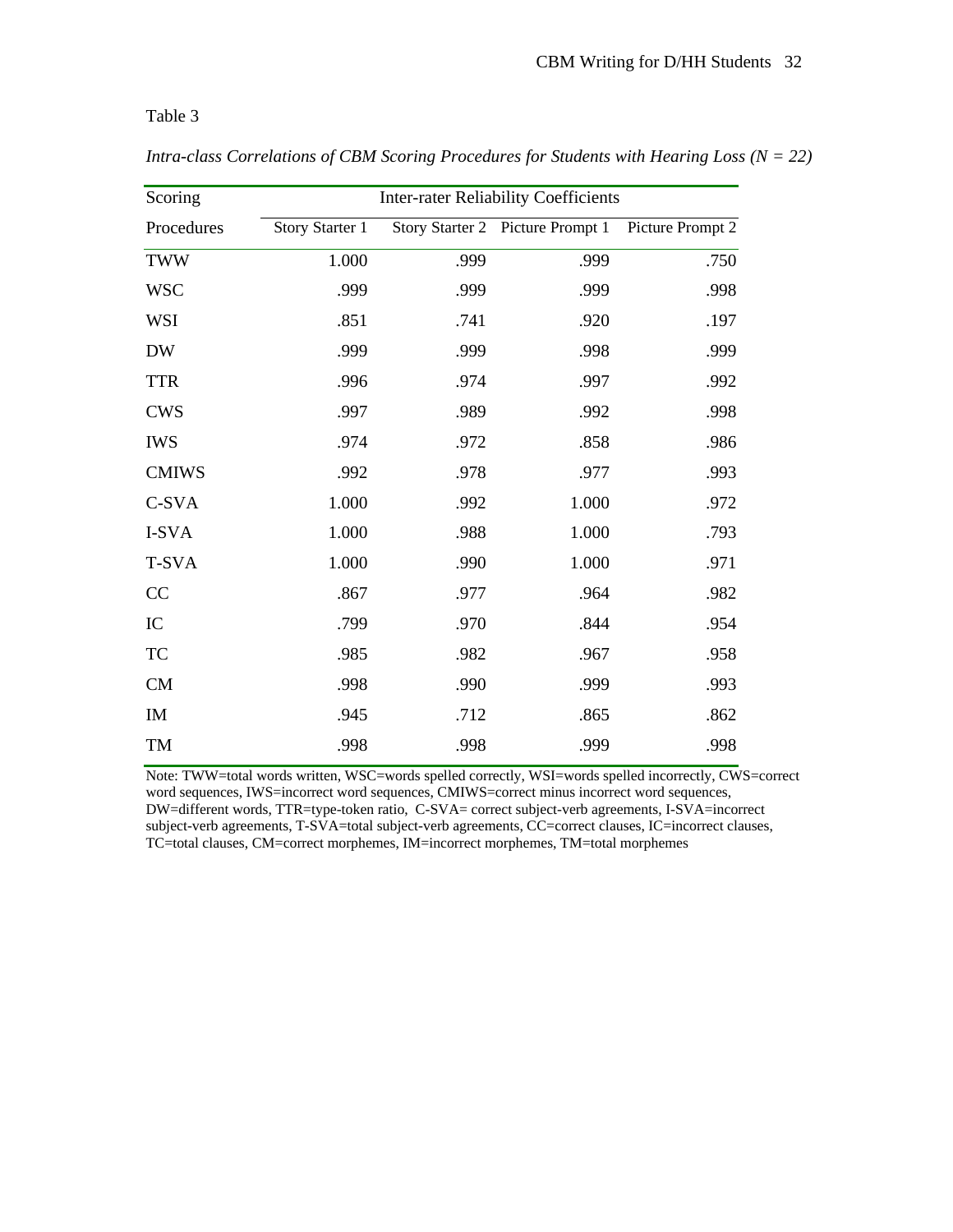| <b>CBM Scoring Procedures</b>            | <b>Story Starter</b> | Picture Prompt |
|------------------------------------------|----------------------|----------------|
|                                          |                      |                |
| <b>Currently Used Scoring Procedures</b> |                      |                |
| <b>TWW</b>                               | $.574**$             | $.659**$       |
| <b>WSC</b>                               | .563**               | $.651**$       |
| <b>WSI</b>                               | .437*                | .211           |
| <b>CWS</b>                               | .745**               | .834**         |
| <b>IWS</b>                               | .321                 | $.625**$       |
| <b>CMIWS</b>                             | .729**               | .895**         |
| <b>Alternative Scoring Procedures</b>    |                      |                |
| <b>DW</b>                                | $.606**$             | .558**         |
| <b>TTR</b>                               | .401                 | .182           |
| C-SVA                                    | .733**               | $.718**$       |
| I-SVA                                    | .056                 | .254           |
| T-SVA                                    | .697**               | $.612**$       |
| CC                                       | .730**               | .782**         |
| IC                                       | .182                 | $.767**$       |
| <b>TC</b>                                | $.622**$             | $.803**$       |
| <b>CM</b>                                | $.645**$             | $.663**$       |
| IM                                       | .300                 | .591**         |
| TM                                       | .589**               | $.631**$       |

*Alternate-Form Reliabilities for Writing Prompts: Students with Hearing Loss (N = 22)* 

Note: TWW=total words written, WSC=words spelled correctly, WSI=words spelled incorrectly, CWS=correct word sequences, IWS=incorrect word sequences, CMIWS=correct minus incorrect word sequences, DW=different words, TTR=type-token ratio, C-SVA= correct subject-verb agreements, I-SVA=incorrect subject-verb agreements, T-SVA=total subject-verb agreements, CC=correct clauses, IC=incorrect clauses, TC=total clauses, CM=correct morphemes, IM=incorrect morphemes, TM=total morphemes

\*p<.05, 2-tailed; \*\*p<.01, 2-tailed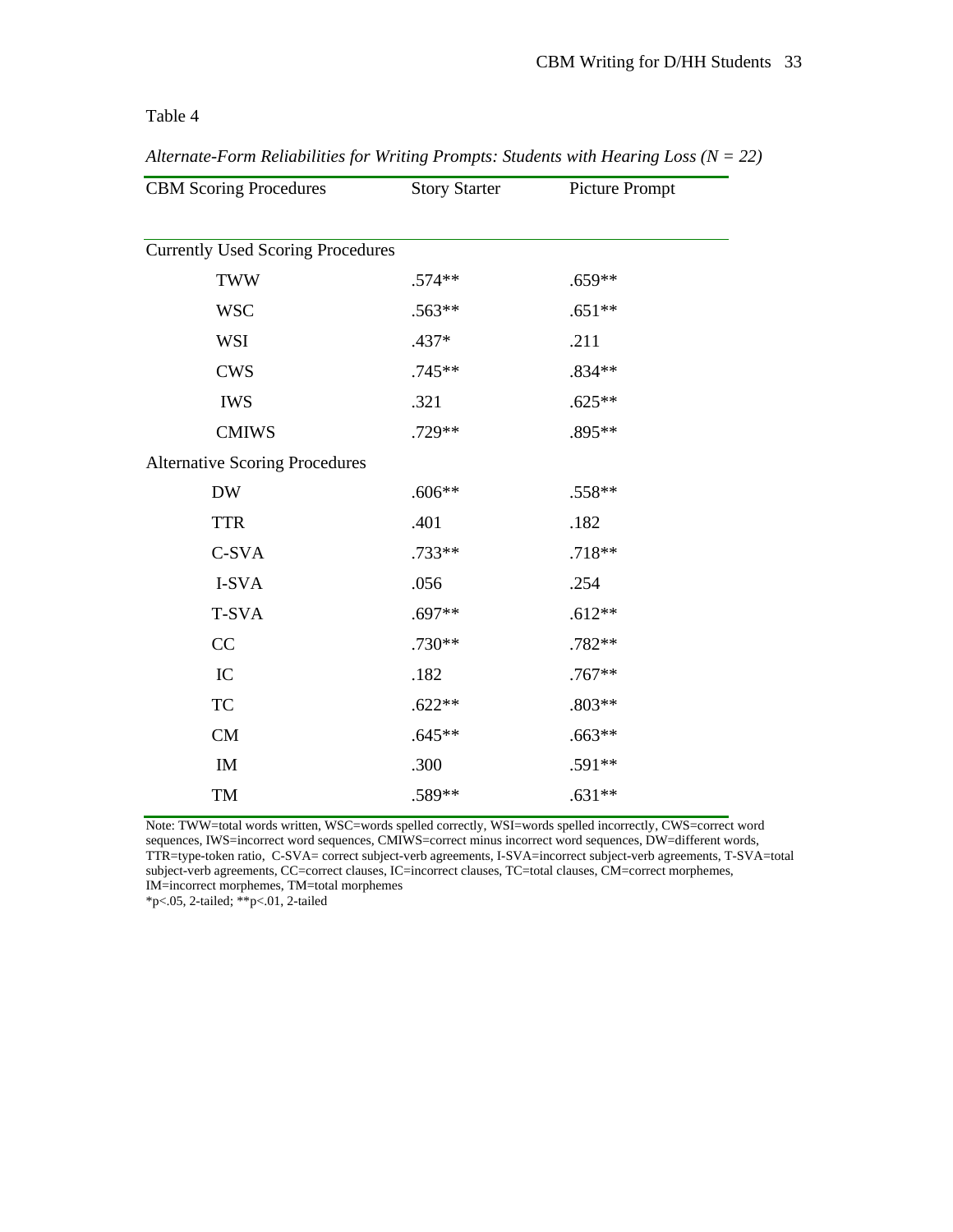*Descriptive Statistics for Mean CBM Existing and Alternative Scoring Procedures: Students with Hearing Loss (N = 22)* 

|                                       | <b>Story Starters</b> |           | <b>Picture Prompts</b> |           |
|---------------------------------------|-----------------------|-----------|------------------------|-----------|
| <b>CBM Scoring Procedures</b>         | M                     | <b>SD</b> | M                      | <b>SD</b> |
| <b>Existing Scoring Procedures</b>    |                       |           |                        |           |
| <b>TWW</b>                            | 48.84                 | 15.70     | 45.81                  | 13.91     |
| <b>WSC</b>                            | 48.05                 | 15.53     | 45.02                  | 14.03     |
| <b>WSI</b>                            | .80                   | .75       | .79                    | .62       |
| <b>CWS</b>                            | 38.32                 | 20.04     | 36.45                  | 16.29     |
| <b>IWS</b>                            | 16.11                 | 7.16      | 14.79                  | 6.76      |
| <b>CMIWS</b>                          | 22.20                 | 24.59     | 21.67                  | 19.46     |
| <b>Alternative Scoring Procedures</b> |                       |           |                        |           |
| <b>DW</b>                             | 34.80                 | 10.30     | 32.52                  | 8.66      |
| <b>TTR</b>                            | .73                   | .07       | .72                    | .07       |
| C-SVA                                 | 5.95                  | 3.39      | 4.67                   | 2.64      |
| I-SVA                                 | 1.43                  | 1.28      | 1.38                   | 1.08      |
| T-SVA                                 | 7.41                  | 3.50      | 6.05                   | 2.68      |
| CC                                    | 2.84                  | 2.79      | 1.86                   | 1.73      |
| IC                                    | 4.32                  | 1.47      | 4.33                   | 2.10      |
| <b>TC</b>                             | 7.16                  | 2.70      | 6.19                   | 2.54      |
| CM                                    | 53.52                 | 18.29     | 48.79                  | 15.54     |
| IM                                    | 2.18                  | 1.92      | 1.95                   | 1.77      |
| TM                                    | 55.70                 | 18.03     | 50.74                  | 15.65     |
|                                       |                       |           |                        |           |

Note: TWW=total words written, WSC=words spelled correctly, WSI=words spelled incorrectly, CWS=correct word sequences, IWS=incorrect word sequences, CMIWS=correct minus incorrect word sequences, DW=different words, TTR=type-token ratio, C-SVA= correct subject-verb agreements, I-SVA=incorrect subject-verb agreements, T-SVA=total subject-verb agreements, CC=correct clauses, IC=incorrect clauses, TC=total clauses, CM=correct morphemes, IM=incorrect morphemes, TM=total morphemes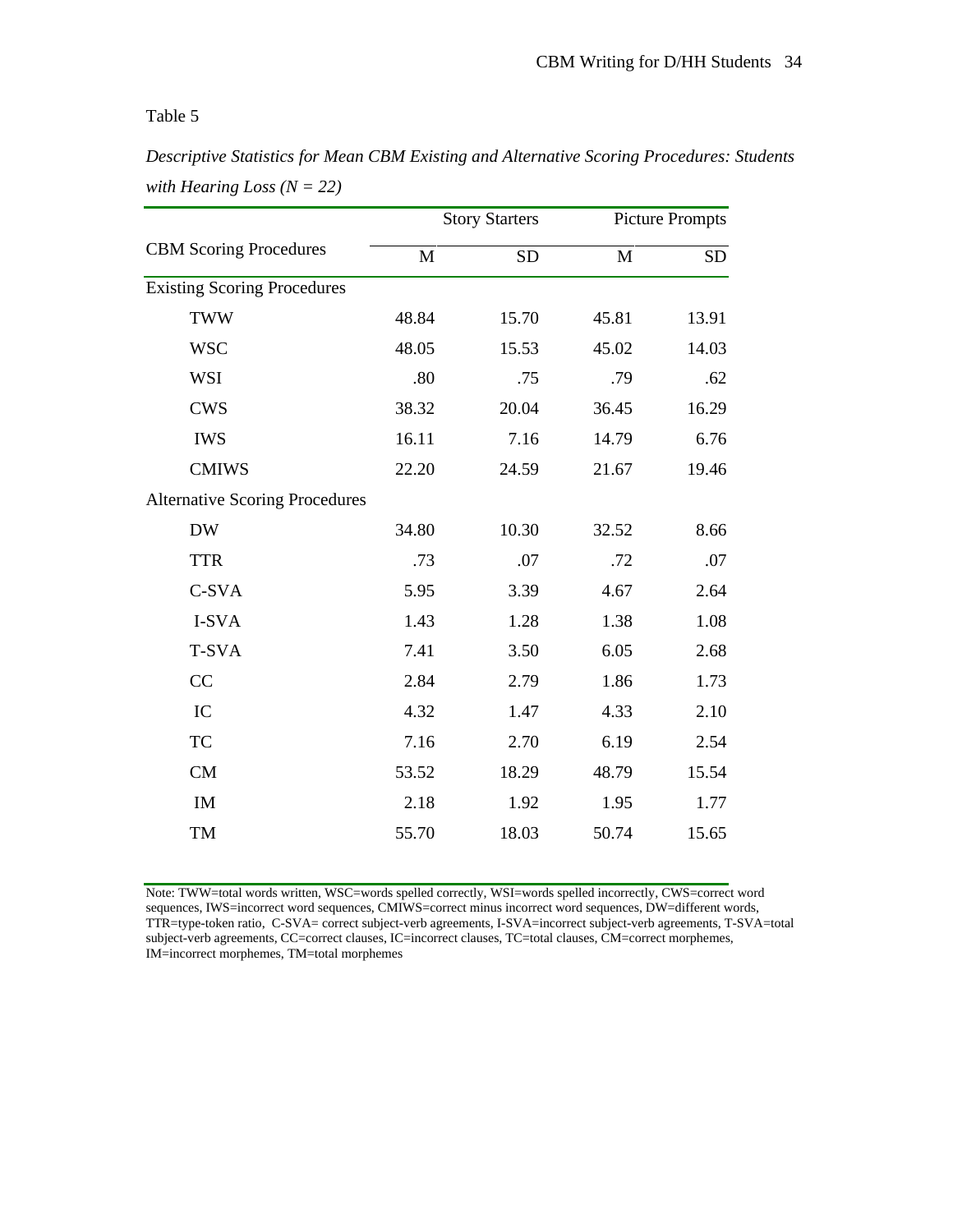*Correlations between CBM Existing and Alternative Scoring Procedures and TOWL-3: Students with Hearing Loss (N = 22)* 

| <b>CBM Scoring Procedures</b>         | <b>Story Starter</b> | Picture Prompt |  |  |
|---------------------------------------|----------------------|----------------|--|--|
| <b>Existing Scoring Procedures</b>    |                      |                |  |  |
| <b>TWW</b>                            | $.668**$             | $.437*$        |  |  |
| <b>WSC</b>                            | $.666**$             | $.443*$        |  |  |
| <b>WSI</b>                            | .180                 | $-.226$        |  |  |
| <b>CWS</b>                            | $.801**$             | $.681**$       |  |  |
| <b>IWS</b>                            | $-.544**$            | $-.560**$      |  |  |
| <b>CMIWS</b>                          | $.811**$             | $.765**$       |  |  |
| <b>Alternative Scoring Procedures</b> |                      |                |  |  |
| <b>DW</b>                             | $.663**$             | .486*          |  |  |
| <b>TTR</b>                            | $-.267$              | $-.092$        |  |  |
| C-SVA                                 | $.777**$             | $.635**$       |  |  |
| I-SVA                                 | $-.074$              | $-.383$        |  |  |
| <b>T-SVA</b>                          | .729**               | $.469*$        |  |  |
| CC                                    | $.795**$             | $.679**$       |  |  |
| IC                                    | $-.230$              | $-.189$        |  |  |
| <b>TC</b>                             | $.696**$             | .306           |  |  |
| CM                                    | $.682**$             | $.512*$        |  |  |
| IM                                    | $-.260$              | $-413$         |  |  |
| TM                                    | $.665**$             | $.462*$        |  |  |

Note: TWW=total words written, WSC=words spelled correctly, WSI=words spelled incorrectly, CWS=correct word sequences, IWS=incorrect word sequences, CMIWS=correct minus incorrect word sequences, DW=different words, TTR=type-token ratio, C-SVA= correct subject-verb agreements, I-SVA=incorrect subject-verb agreements, T-SVA=total subject-verb agreements, CC=correct clauses, IC=incorrect clauses, TC=total clauses, CM=correct morphemes, IM=incorrect morphemes, TM=total morphemes

a \* p<.05, 2-tailed; \*\* p<.01, 2-tailed